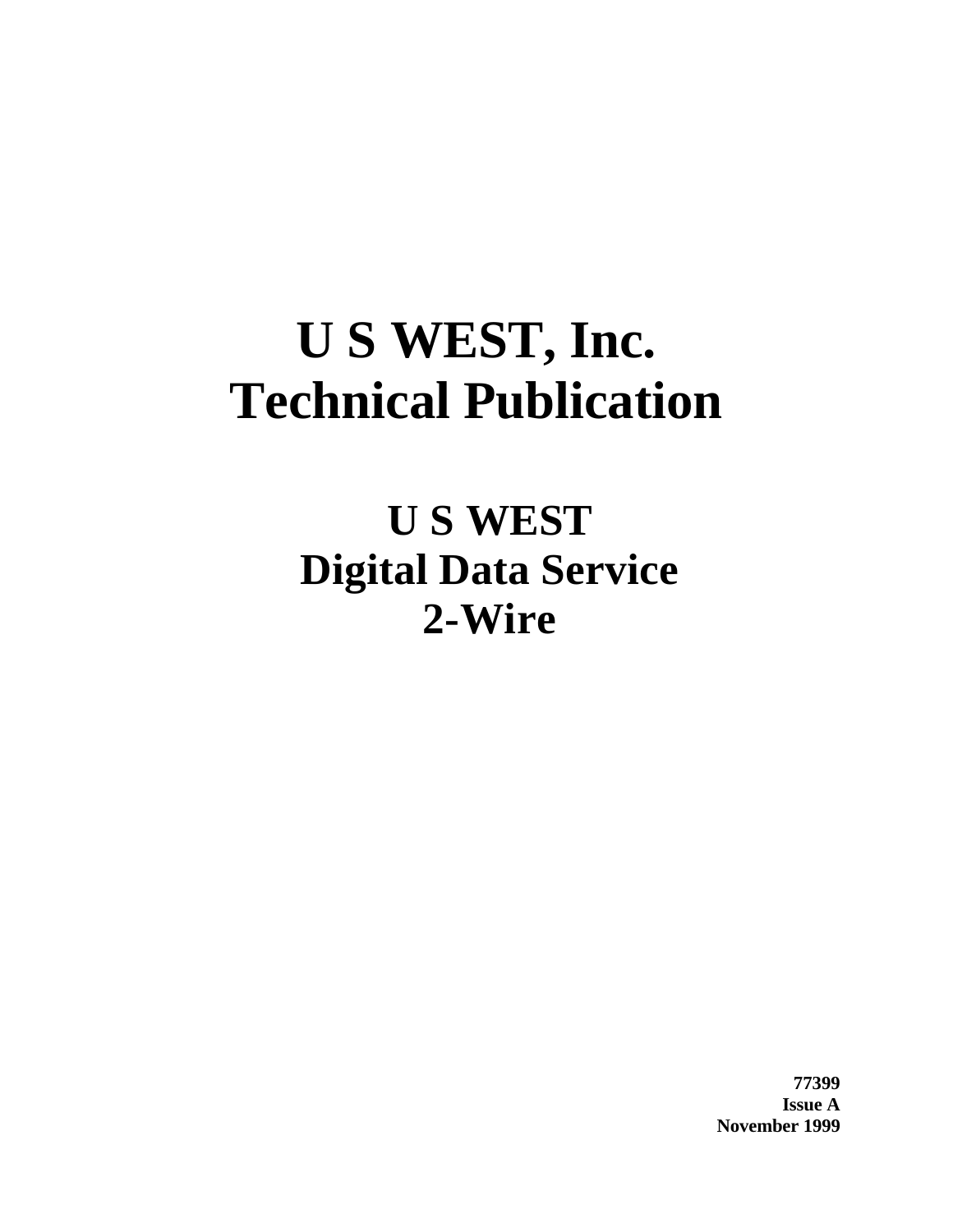# **U S WEST, Inc. Technical Publication**

# **U S WEST Digital Data Service 2-Wire**

**Copyright 1999 77399 Printed in U.S.A. Issue A All Rights Reserved November 1999**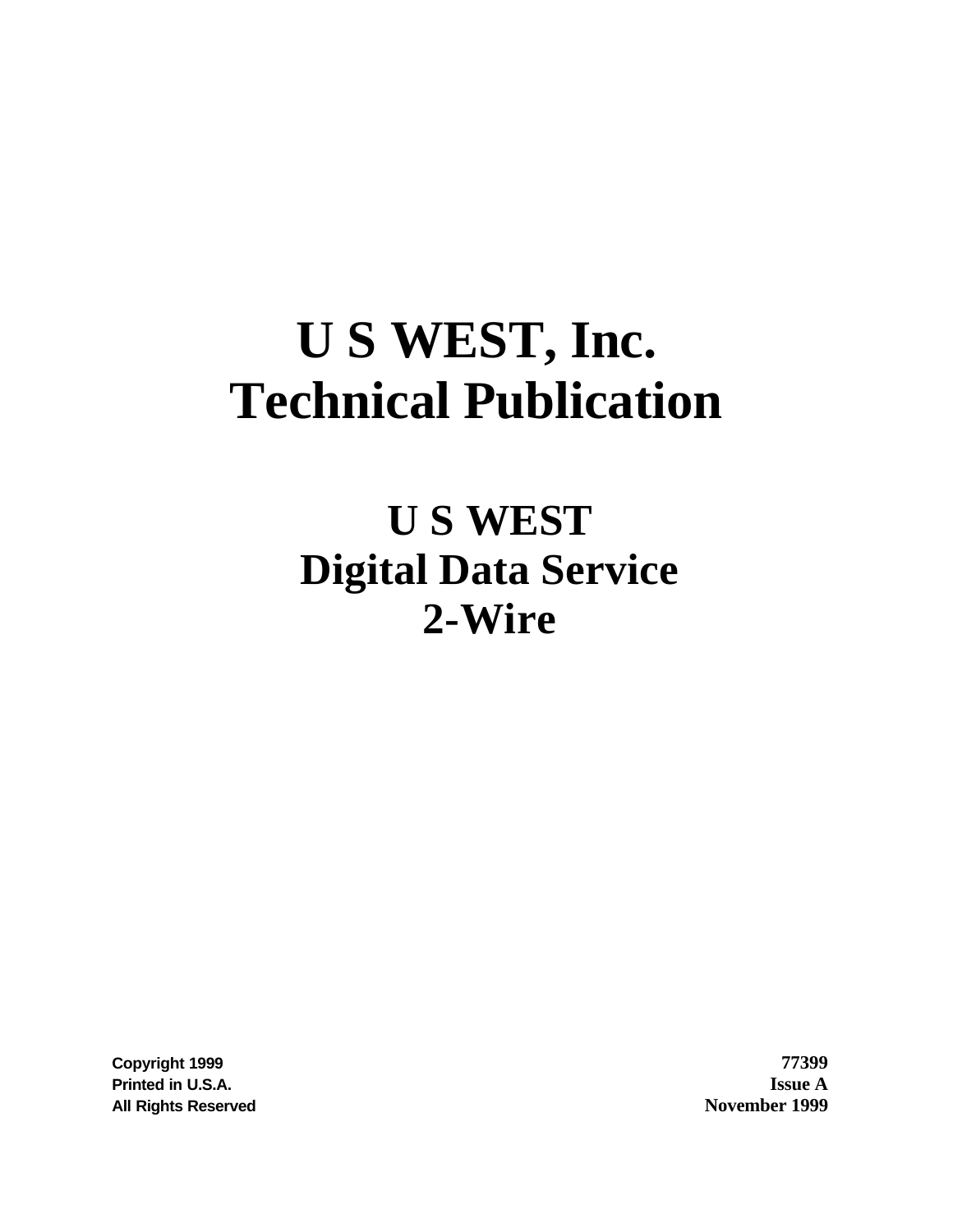#### NOTICE

This document describes a brief product description, application information, technical information and Network Channel/Network Channel Interface (NC/NCI) combinations for the U S WEST's Digital Data Service 2-wire.

U S WEST Communications, Inc. reserves the right to revise this document for any reason, including but not limited to, conformity with standards promulgated by various governmental or regulatory agencies; utilization of advances in the state of the technical arts; or to reflect changes in the design of equipment, techniques, or procedures described or referred to herein.

Liability to anyone arising out of use or reliance upon any information set forth herein is expressly disclaimed, and no representation or warranties, expressed or implied, are made with respect to the accuracy or utility of any information set forth herein.

This document is not to be construed as a suggestion to any manufacturer to modify or change any of its products, nor does this publication represent any commitment by U S WEST, Inc. to purchase any specific products. Further, conformance to this publication does not constitute a guarantee of a given supplier's equipment and/or its associated documentation.

Future issues of Technical Publication 77399 will be announced to the industry at least 45 days before the issuance date. This notice, which will come through our standard customer notification channels, will allow the customer time to comment on the proposed revisions.

Ordering information for U S WEST Publications can be obtained from the Reference Section of this document.

If further information is required, please contact:

U S WEST Manager - Writing Services 700 W Mineral Ave., Room IA B13.34 Littleton, CO 80120 (303) 707-7454 Fax: (303) 707-9414 E-Mail: soverma@uswest.com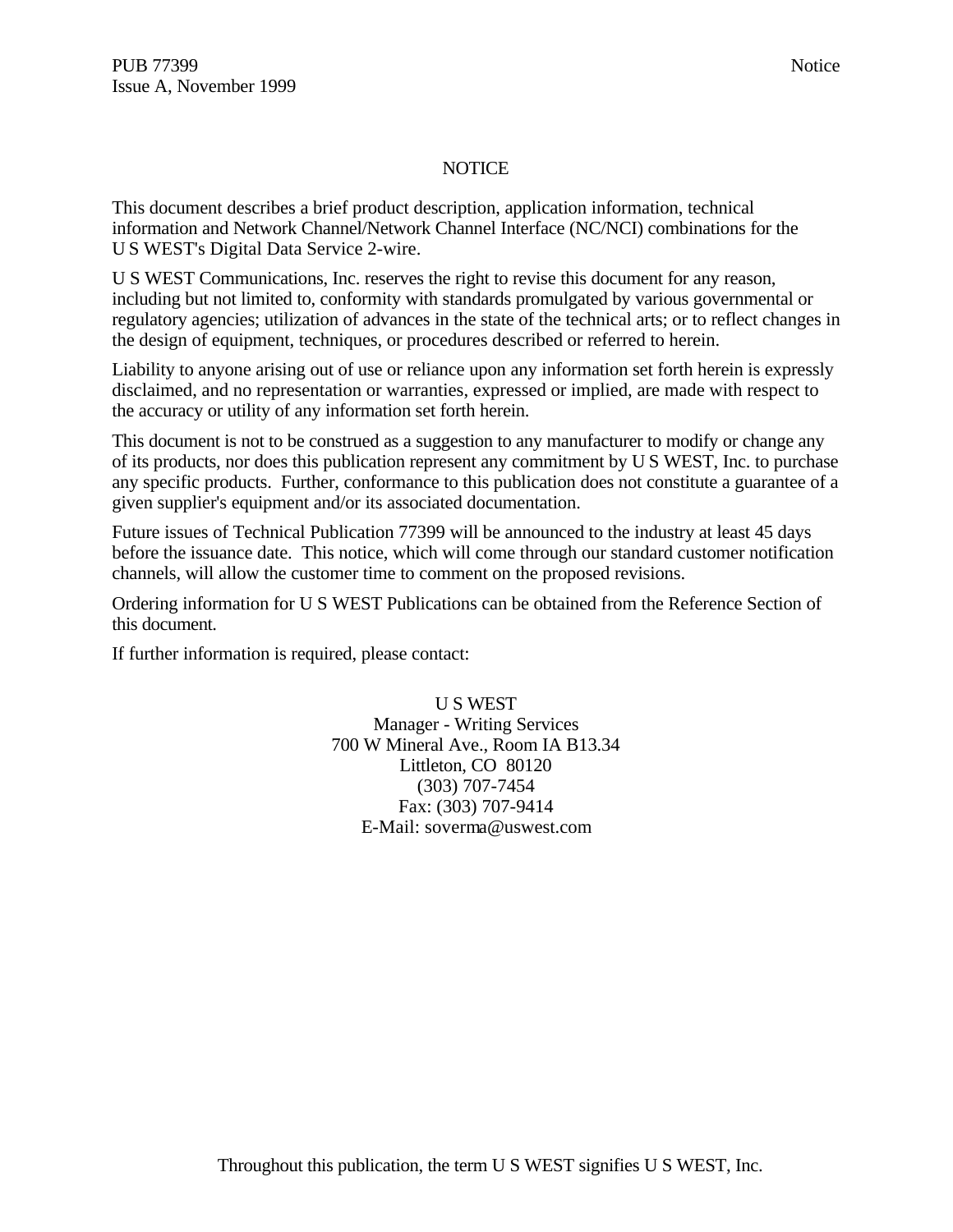#### COMMENTS on PUB 77399

#### PLEASE TEAR OUT AND SEND YOUR COMMENTS/SUGGESTIONS TO:

U S WEST Manager - Writing Services 700 W Mineral Ave., Room IA B13.34 Littleton, CO 80120 (303) 707-7454 Fax: (303) 707-9414 E-Mail: soverma@uswest.com

Information from you helps us to improve our Publications. Please take a few moments to answer the following questions and return to the above address.

| Was this Publication valuable to you in understanding<br>the technical parameters of our service? |       | YES             | NO.      |     |
|---------------------------------------------------------------------------------------------------|-------|-----------------|----------|-----|
|                                                                                                   |       |                 |          |     |
| Was the information accurate and up-to-date?                                                      | YES   | NO.             |          |     |
| Was the information easily understood?                                                            |       | YES             | NO.      |     |
| Were the contents logically sequenced?                                                            |       |                 | YES      | NO. |
| Were the tables and figures understandable and helpful                                            |       |                 | YES.     | NO. |
| Were the pages legible?                                                                           |       |                 | YES      | NO  |
| What format do you have?                                                                          | Paper | <b>IBM</b> Disk | Mac Disk |     |

If you answered NO to any of the questions and/or if you have any other comments or suggestions, please explain:

\_\_\_\_\_\_\_\_\_\_\_\_\_\_\_\_\_\_\_\_\_\_\_\_\_\_\_\_\_\_\_\_\_\_\_\_\_\_\_\_\_\_\_\_\_\_\_\_\_\_\_\_\_\_\_\_\_\_\_\_\_\_\_\_\_\_\_\_\_\_\_\_\_\_\_\_\_ \_\_\_\_\_\_\_\_\_\_\_\_\_\_\_\_\_\_\_\_\_\_\_\_\_\_\_\_\_\_\_\_\_\_\_\_\_\_\_\_\_\_\_\_\_\_\_\_\_\_\_\_\_\_\_\_\_\_\_\_\_\_\_\_\_\_\_\_\_\_\_\_\_\_\_\_\_

| (Attach additional sheet, if necessary) |
|-----------------------------------------|
|                                         |
|                                         |
|                                         |
|                                         |
|                                         |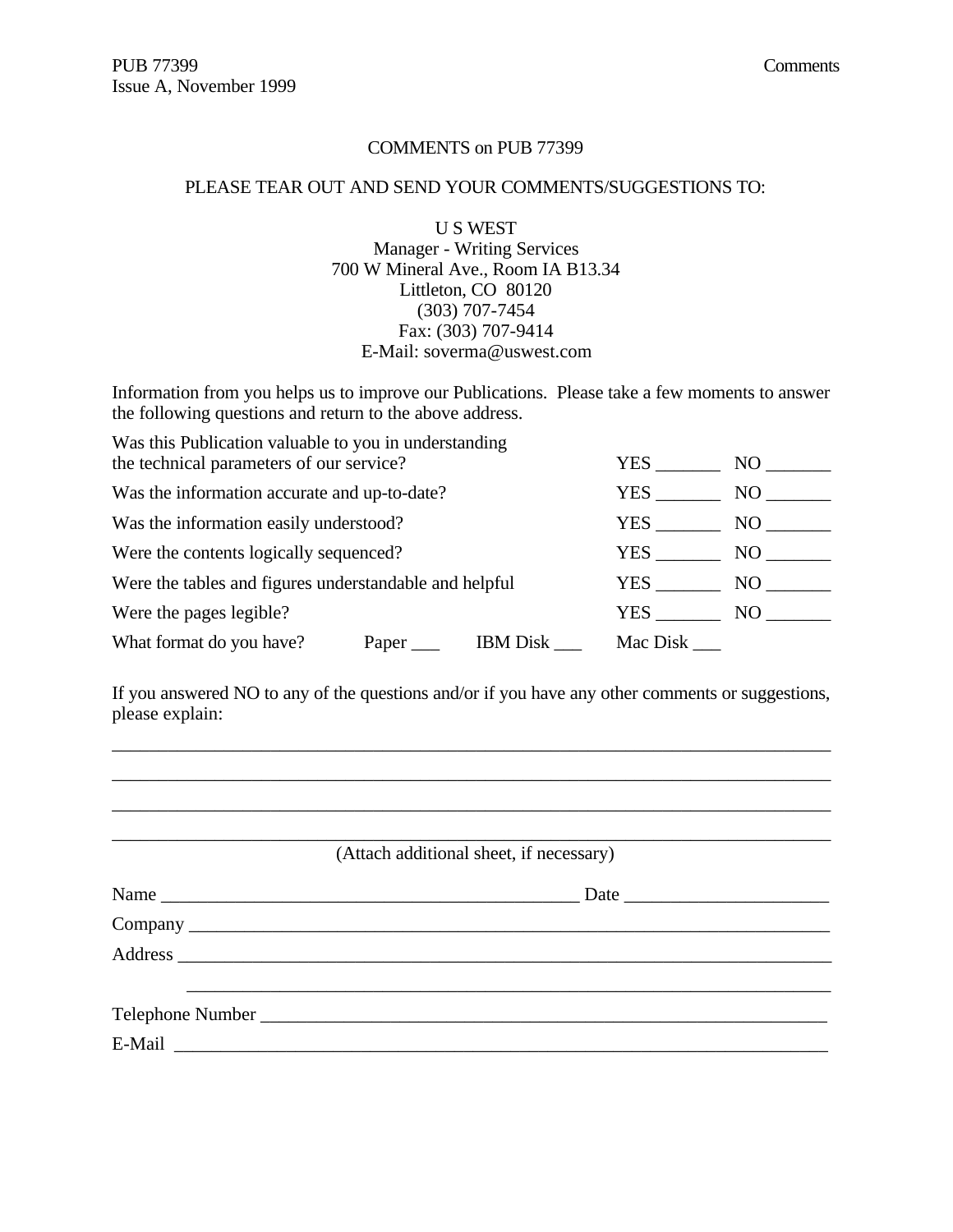# **Contents**

|                |      | <b>Chapter and Section</b>                                        | Page |
|----------------|------|-------------------------------------------------------------------|------|
| $1_{-}$        |      |                                                                   |      |
|                | 1.1  |                                                                   |      |
|                | 1.2  |                                                                   |      |
|                | 1.3  |                                                                   |      |
|                | 1.8  |                                                                   |      |
| 2.             |      |                                                                   |      |
|                | 2.1  |                                                                   |      |
|                | 2.2  |                                                                   |      |
|                | 2.2  |                                                                   |      |
|                | 2.4  |                                                                   |      |
| 3.             |      |                                                                   |      |
|                | 3.1  |                                                                   |      |
|                | 3.2  |                                                                   |      |
|                | 3.3  |                                                                   |      |
|                | 3.4  |                                                                   |      |
|                | 3.5  |                                                                   |      |
|                | 3.6  |                                                                   |      |
|                | 3.7  | Compatible Network Channel Interface (NCI) Code Combinations  3-3 |      |
| $\mathbf{4}$ . |      |                                                                   |      |
|                | 4.1  |                                                                   |      |
|                | 4.2  |                                                                   |      |
|                | 4.3  |                                                                   |      |
|                | 4.4  |                                                                   |      |
|                |      |                                                                   |      |
|                |      | 4.4.2                                                             |      |
|                |      | 4.4.3                                                             |      |
|                | 4.5  |                                                                   |      |
|                | 4.6  |                                                                   |      |
|                | 4.7  |                                                                   |      |
|                | 4.8  | Upper Bound of Power Spectral Density of Signal at Network        |      |
|                |      |                                                                   |      |
|                | 4.9  |                                                                   |      |
|                | 4.10 |                                                                   |      |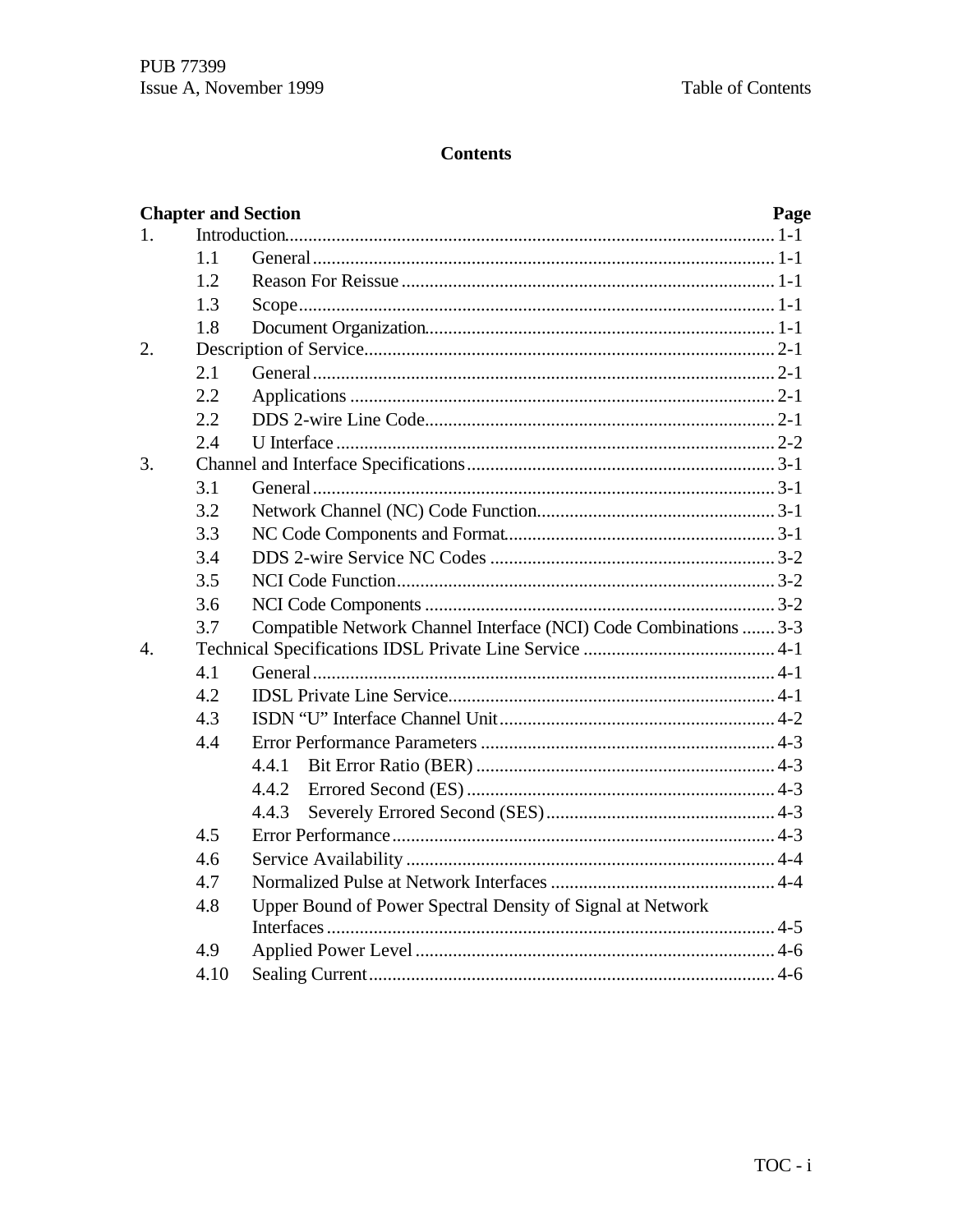# **Contents (Continued)**

|               |     | <b>Chapter and Section</b>                                      | Page |
|---------------|-----|-----------------------------------------------------------------|------|
| .5.           |     |                                                                 |      |
|               | 5.1 |                                                                 |      |
|               | 5.2 |                                                                 |      |
| 6.            |     |                                                                 |      |
|               | 6.1 |                                                                 |      |
|               | 6.2 |                                                                 |      |
| 7.            |     |                                                                 |      |
|               | 7.1 |                                                                 |      |
|               | 7.2 |                                                                 |      |
|               | 7.3 |                                                                 |      |
|               | 7.4 |                                                                 |      |
|               | 7.5 |                                                                 |      |
|               | 7.6 |                                                                 |      |
|               | 7.7 |                                                                 |      |
|               | 7.8 |                                                                 |      |
| <b>Tables</b> |     |                                                                 |      |
| $1 - 1$       |     |                                                                 |      |
| $3-1$         |     |                                                                 |      |
| $3 - 2$       |     | Available DDS 2-wire Service Network Channel Interface Codes3-3 |      |

| 3-2 • Available DDS 2-wire Service Network Channel Interface Codes       |  |
|--------------------------------------------------------------------------|--|
|                                                                          |  |
|                                                                          |  |
| 4-1 <b>IDSL Private Line Service Long-Term Accuracy and Availability</b> |  |
|                                                                          |  |
|                                                                          |  |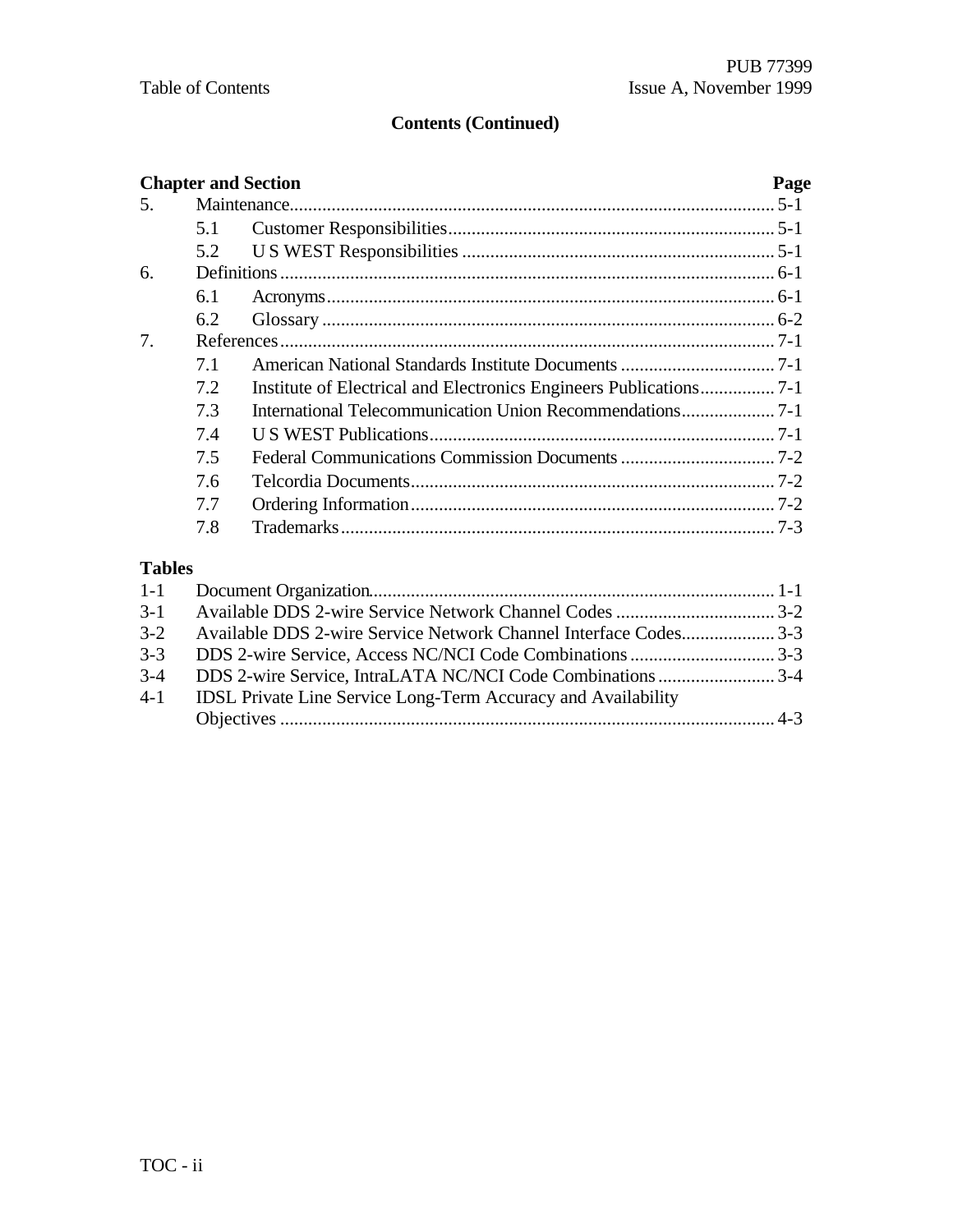# **Contents (Continued)**

| <b>Figures</b> | Page |
|----------------|------|
|                |      |
|                |      |
| $3 - 2$        |      |
| $4 - 1$        |      |
| $4 - 2$        |      |
| $4 - 3$        |      |
| $4 - 4$        |      |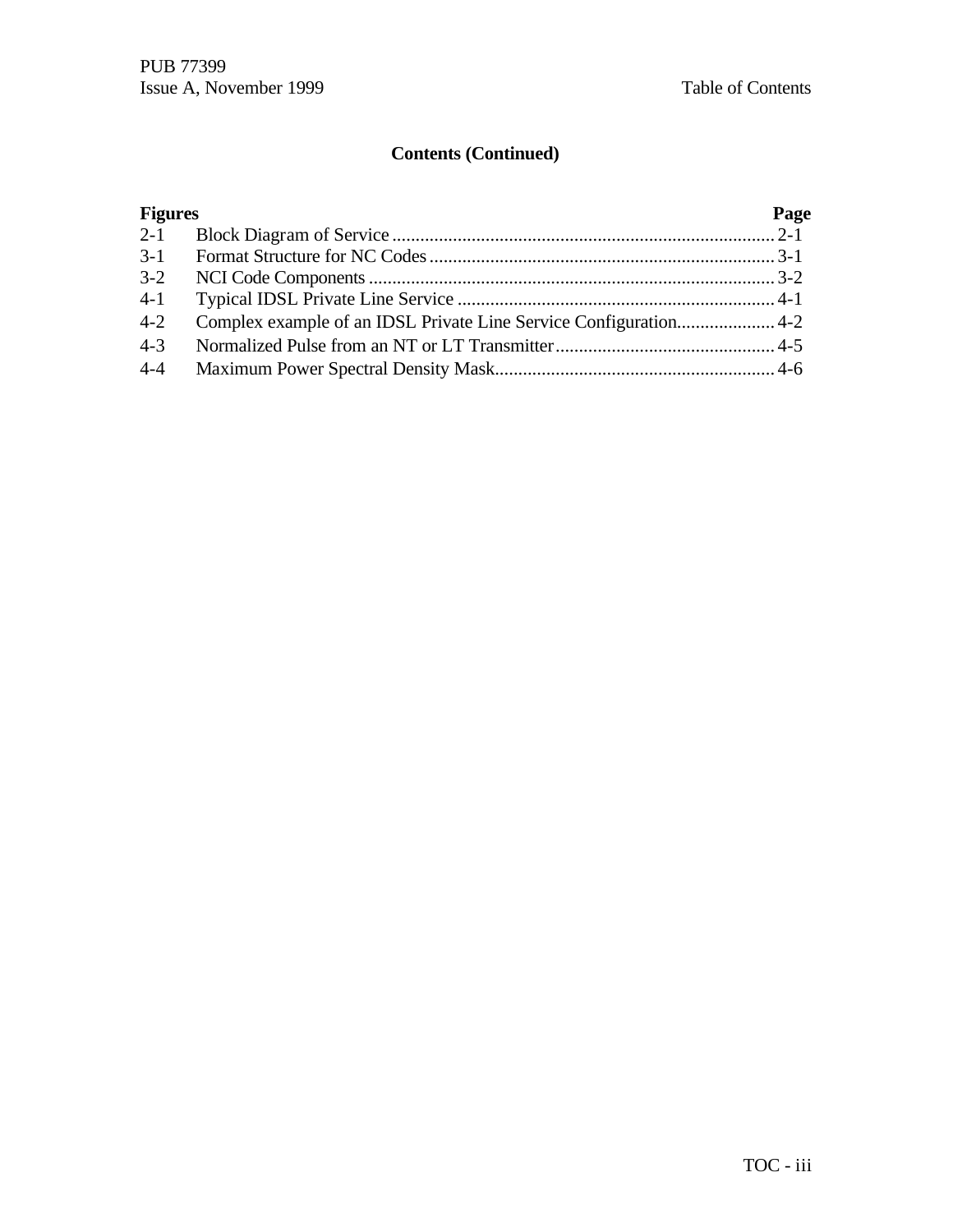# **CONTENTS**

# **Chapter and Section**

# Page

| 1.3 |  |
|-----|--|
|     |  |
|     |  |

# **Table**

| $1 - 1$ |  |  |  |
|---------|--|--|--|
|---------|--|--|--|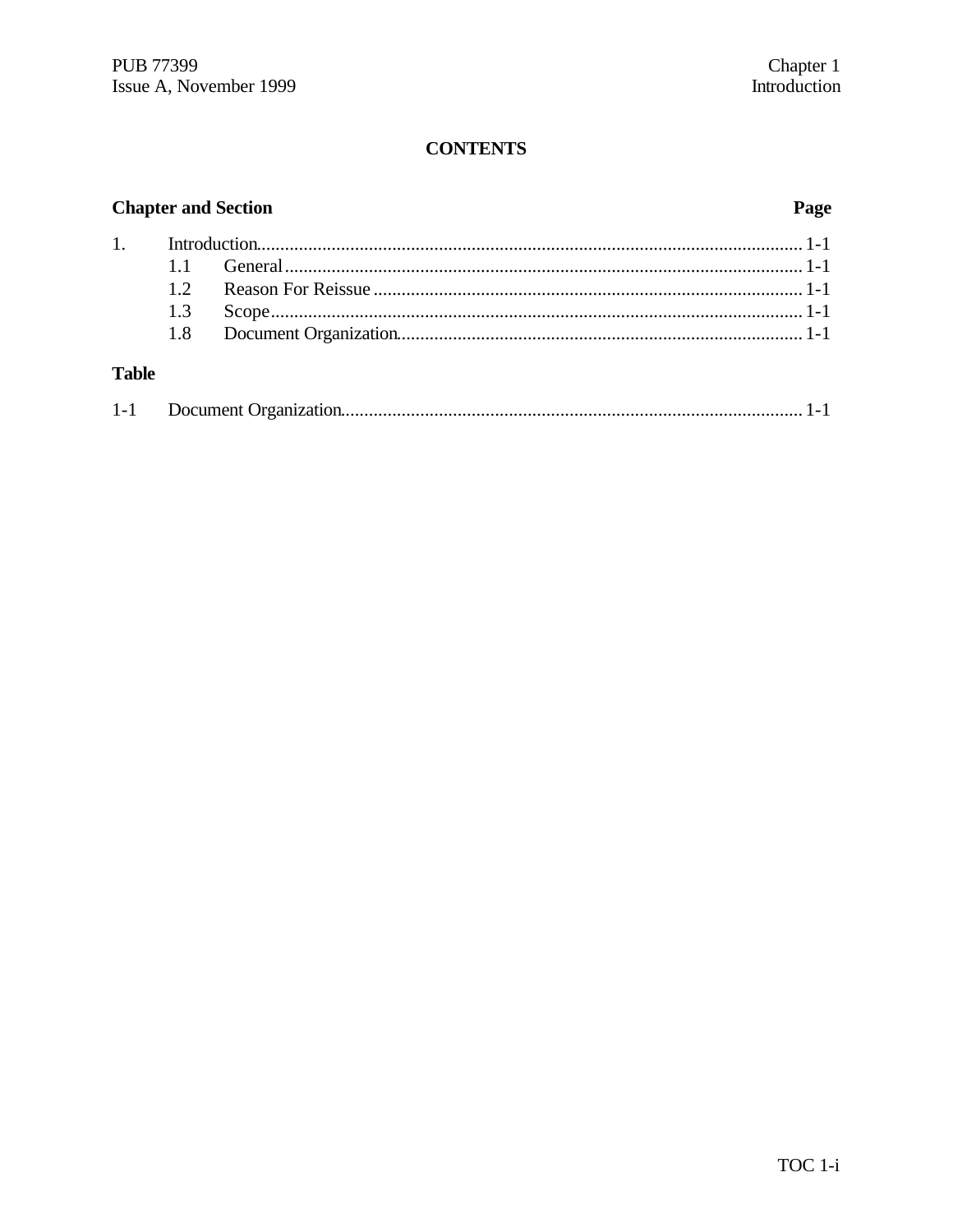#### **1. Introduction**

#### **1.1 General**

This document describes a brief product description, application information, technical information and Network Channel/Network Channel Interface (NC/NCI) combinations for the U S WEST's Digital Data Service 2-wire (DDS 2-wire).

#### **1.2 Reason For Reissue**

This is the initial issuance of the publication.

#### **1.3 Scope**

The intent of this document is to provide End-Users (EU's), service providers, and equipment manufacturers with a description of U S WEST's Digital Data Service 144 Kilo Bits per Second, its operational characteristics and available network interfaces.

#### **1.4 Document Organization**

Table 1-1 describes how this document is organized.

| <b>Chapter</b> | <b>Title</b>                                                        | <b>Contents</b>                                                                        |
|----------------|---------------------------------------------------------------------|----------------------------------------------------------------------------------------|
| 1              | Introduction                                                        | General information about this document                                                |
| 2              | <b>Service Description</b>                                          | Description of the service                                                             |
| 3              | Channel and Interface<br>Specifications                             | Explanation of interface codes and valid code<br>combinations                          |
| 4              | <b>Technical Specifications -</b><br><b>Digital Unbundled Loops</b> | Technical issues and operational characteristics of<br><b>Digital Subscriber Lines</b> |
| 5              | Maintenance                                                         | Customer and US WEST Responsibilities                                                  |
| 6              | Definitions                                                         | Acronyms and glossary of terms                                                         |
| 7              | References                                                          | List of references with ordering instructions and a<br>list of Trademarks              |

#### **Table 1-1** Document Organization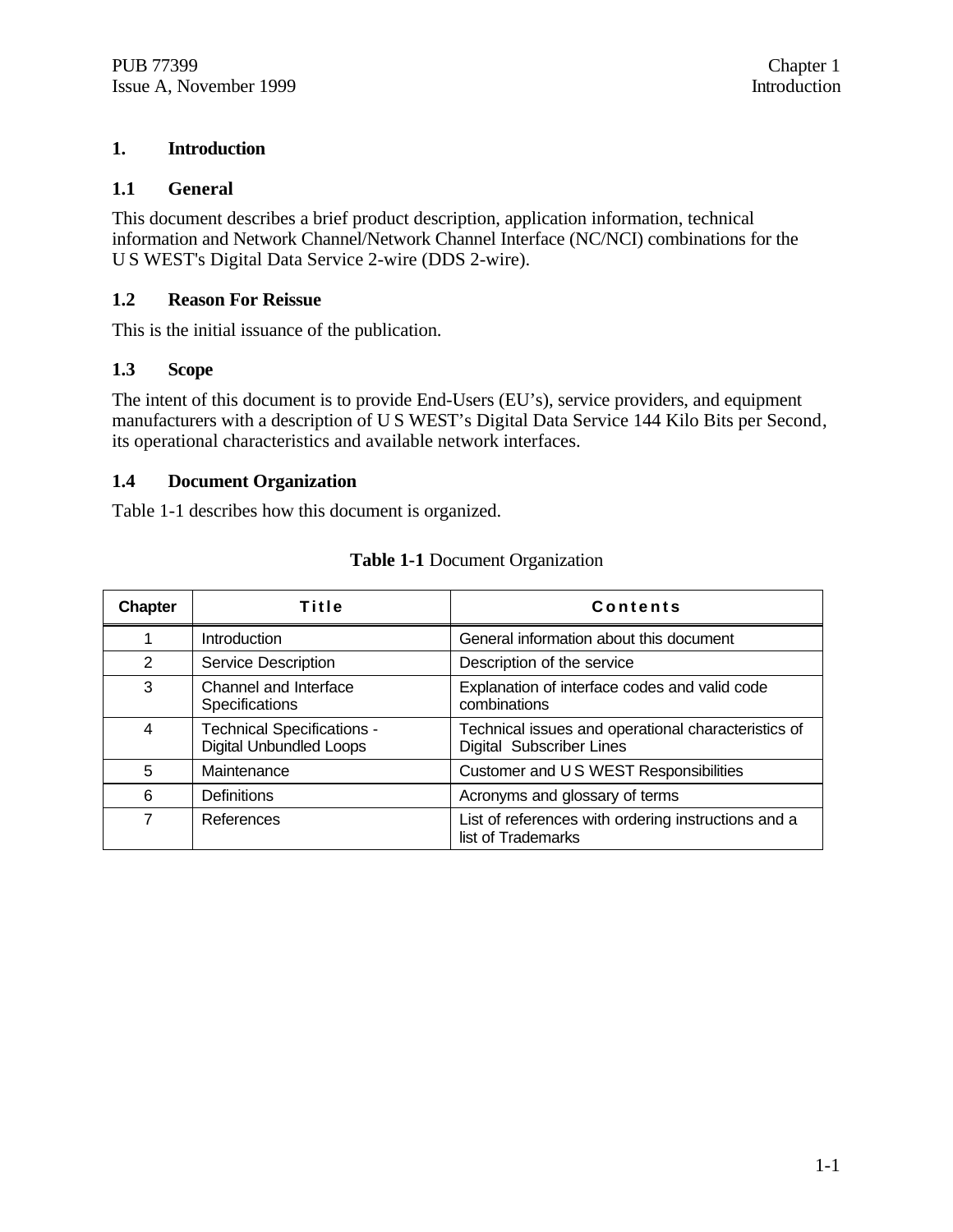# **CONTENTS**

# **Chapter and Section**

# Page

# **Figure**

|--|--|--|--|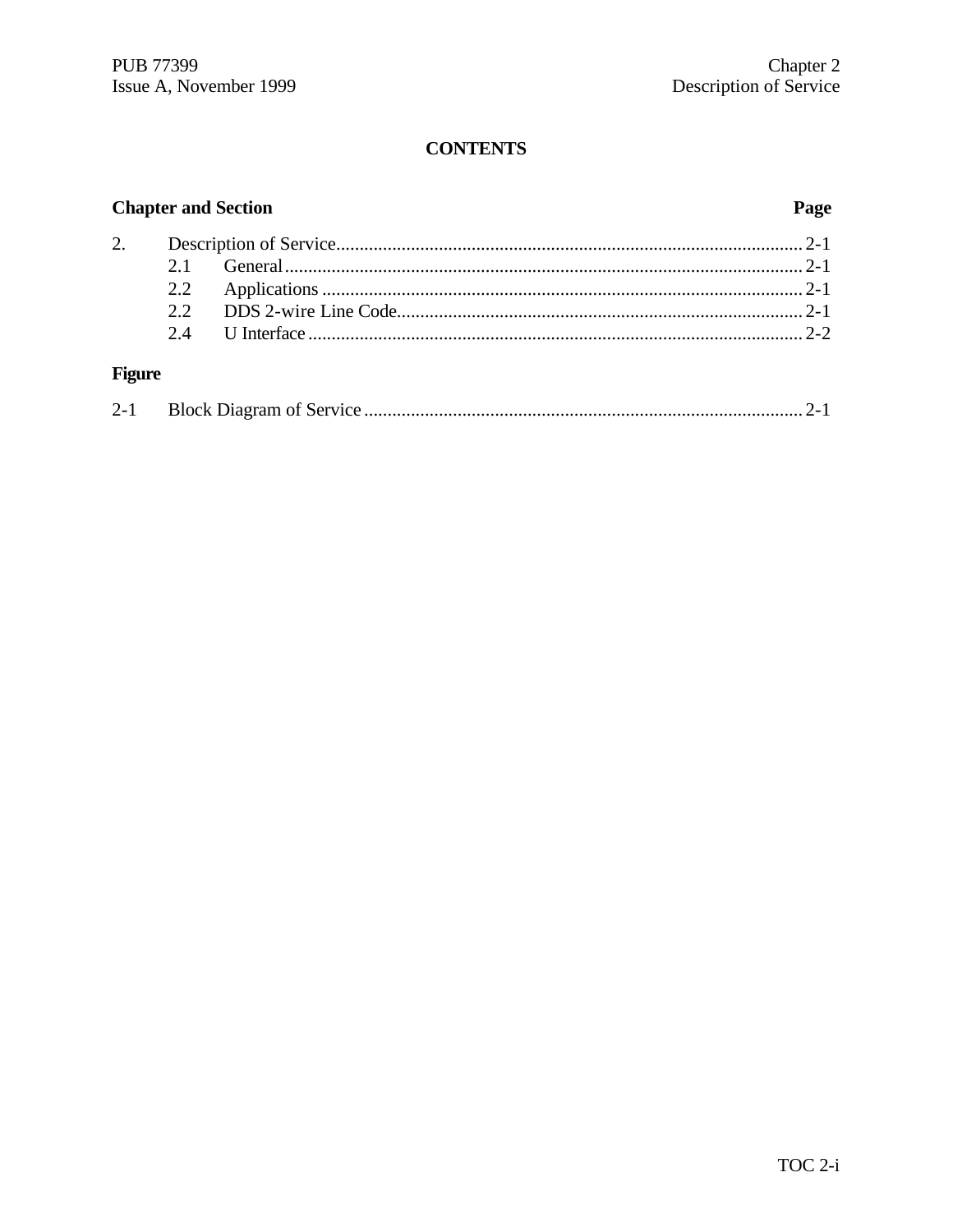### **2. Description of Service**

#### **2.1 General**

This chapter provides a brief description of U S WEST DDS 2-wire Service.

The Digital Data Service 144 Kilo Bits per Second (DDS 2-wire) provides for IntraLATA and Special Access, Point to Point DDS kbit/s Private Lines. The U S WEST DDS 2-wire Service provides a full duplex channel with the capability of transmitting 2-wire of digital data.U S WEST DDS 2-wire Service consists of a 160 kbit/s channel for the transmission of a serial 2wire, 2B+D of bi-directional customer data, plus one bi-directional 16 kbit/s channel to support provisioning and maintenance operations. The channel will support terminal equipment designed in accordance with ANSI T1.601-1992.

The DDS 2-wire Private Line consists of an End-User (EU) Network Interface, and a transport channel connecting to either another EU Network Interface or a Network Interface at an Interexchange Carrier's Point of Termination (POT).

#### **2.2 Applications**

DDS 2-wire applications include:

- ISDN off-premises extensions for ISDN Private Branch Exchange (PBX)
- Private Line connections to Internet Service Providers (ISPs) or Enhanced Service Providers (ESPs)

### **2.2 DDS 2-wire Line Code**

The DDS 2-wire line code shall be 2B1Q (2 binary, 1 quaternary) nominally operating at 160 kbit/s with channelized user data rate comprising of two 64-kbit/s B-channels and a 16-kbit/s Dchannel. 16 kbit/s is reserved for network performance data.

Central Office Line Driver Unit: This is an electronic device that ensures the signal leaving the central office meets all of the transmission parameters specified in Telcordia Technical Reference, TR-TSY-000393, "ISDN Basic Access Digital Subscriber Lines," ANSI T1.601-1992, Telecommunications-*Integrated Services Digital Network (ISDN)- Basic Access Interface for Use on Metallic Loops for Application on the Network side of the NT (Layer 1 Specification)* .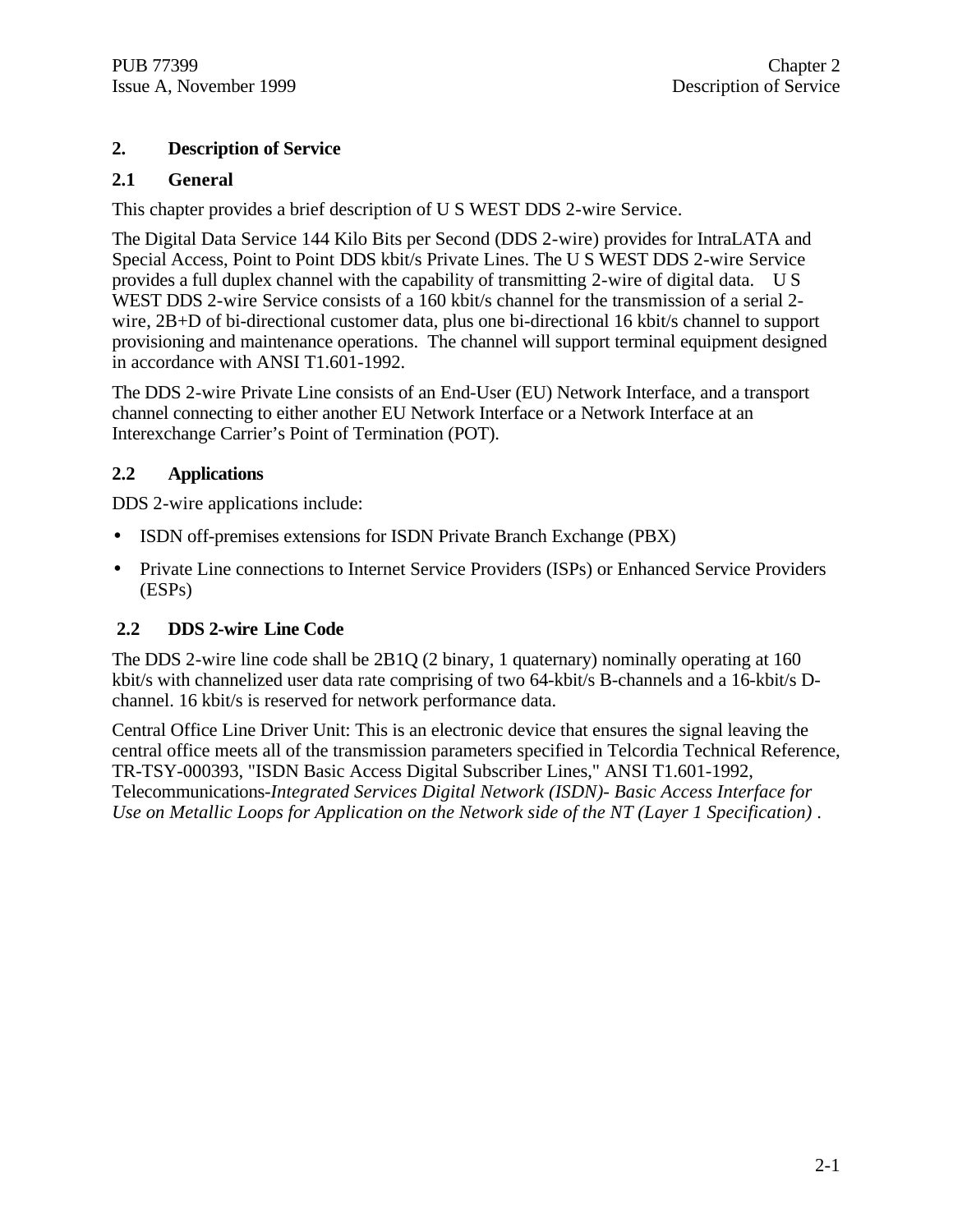



**Figure 2-1** Block Diagram of Service

#### **2.4 U Interface**

A complete, DDS 2-wire circuit consists of a Line Termination (LT), a Network Termination (NT) and the connecting channel. Typically, the LT refers to equipment that terminates the DDS 2-wire path in a switch. The NT refers to equipment that terminates the DDS 2-wire in station or End User equipment. The location of the interface between the network facility and the customer's terminal equipment is commonly known as the U interface. The equipment on the customer side of a U interface is known as the NT.

The relative position of the LT and NT interfaces is essential in designing the connecting channel. Customers must indicate, through specifying appropriate Network Channel Interface codes, the LT and NT positions.

.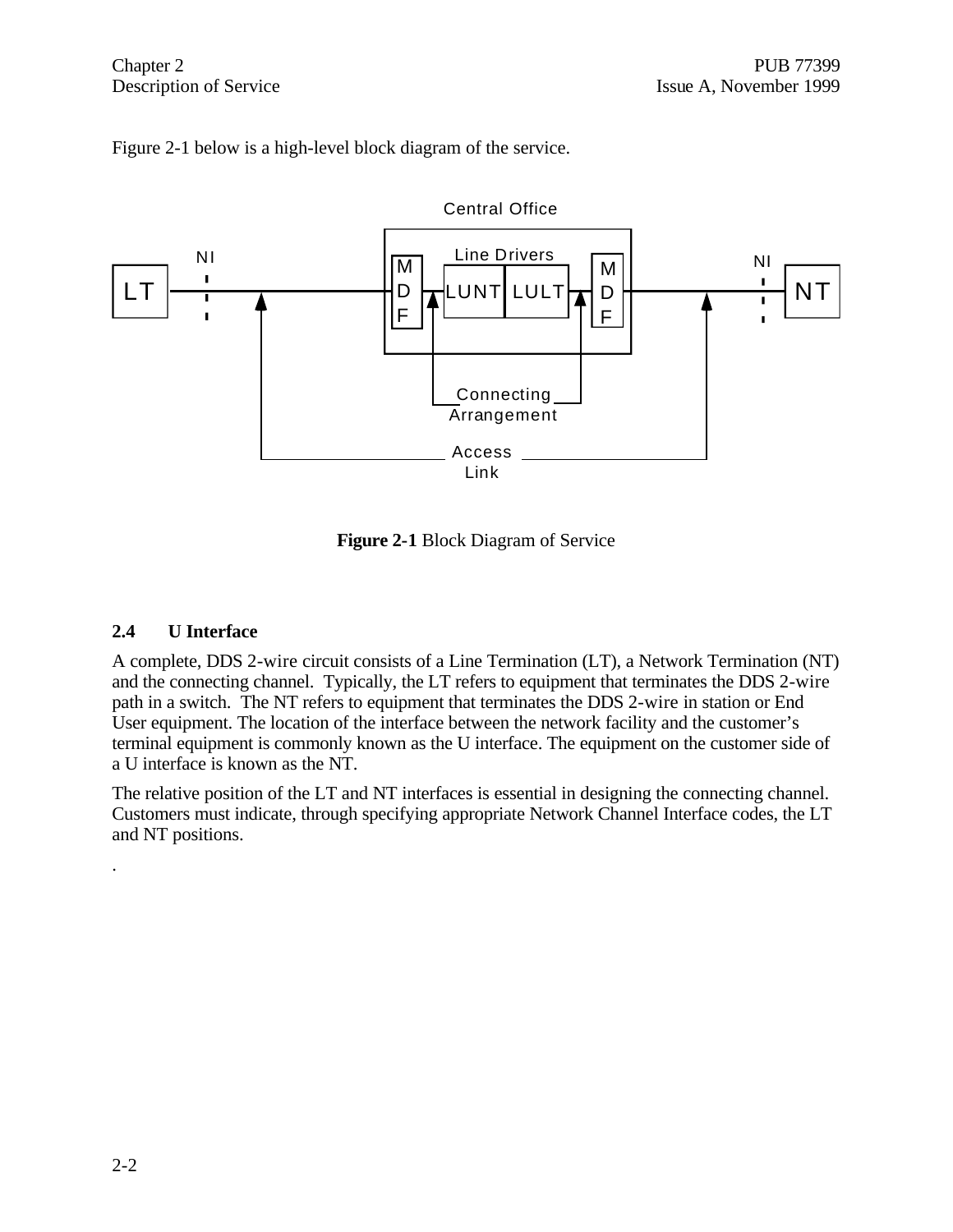# **CONTENTS**

# **Chapter and Section Page**

| 3. |     |                                                                  |  |
|----|-----|------------------------------------------------------------------|--|
|    | 31  |                                                                  |  |
|    |     |                                                                  |  |
|    |     |                                                                  |  |
|    |     |                                                                  |  |
|    |     |                                                                  |  |
|    |     |                                                                  |  |
|    | 3.7 | Compatible Network Channel Interface (NCI) Code Combinations 3-3 |  |

# **Tables**

| 3-2 Available DDS 2-wire Service Network Channel Interface Codes3-3 |  |
|---------------------------------------------------------------------|--|
|                                                                     |  |
|                                                                     |  |
|                                                                     |  |
|                                                                     |  |

### **Figures**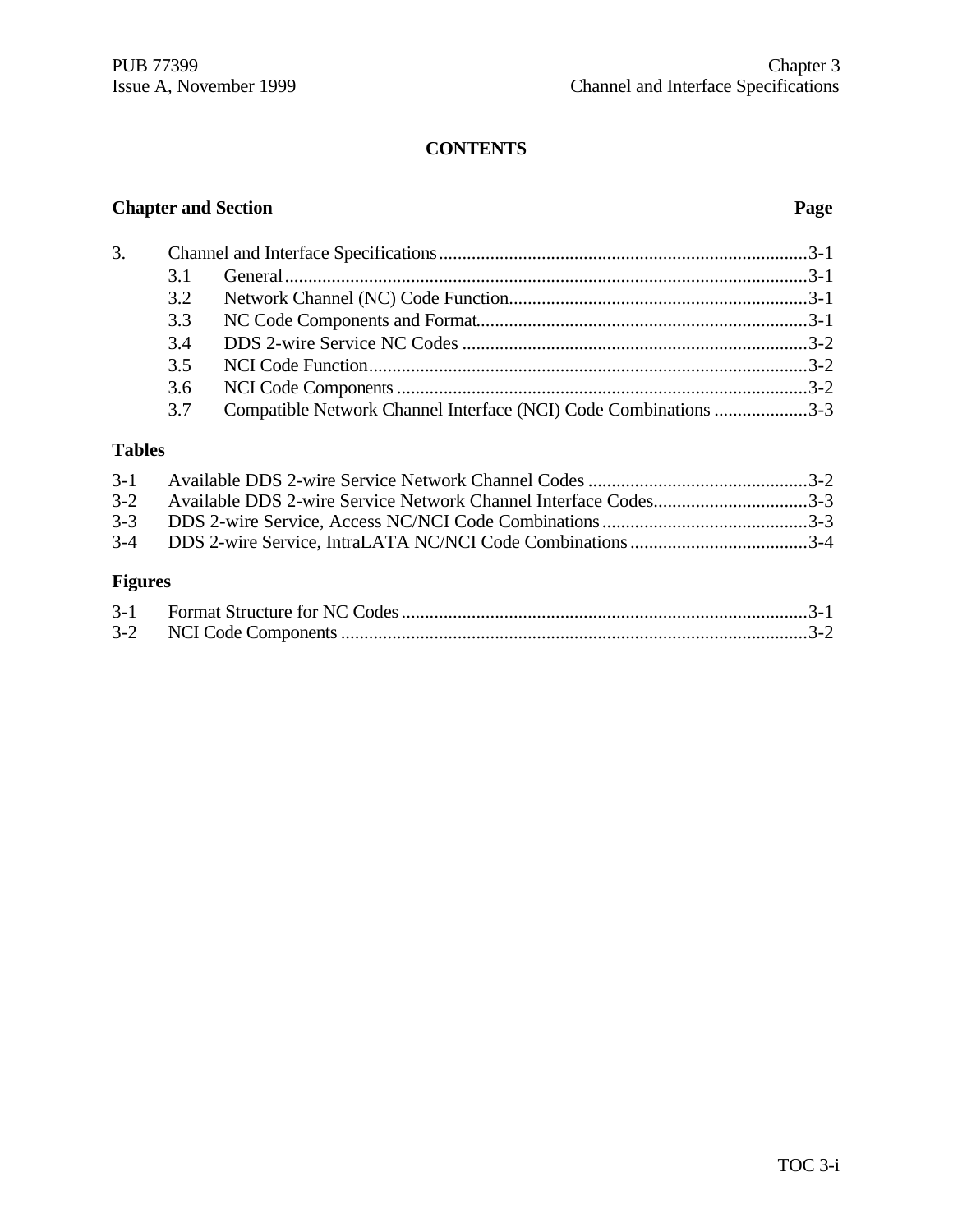#### **3. Channel and Interface Specifications**

#### **3.1 General**

Network Channel (NC) codes describe, in standard format, the characteristics of the service channel. Network Channel Interface (NCI) codes describe the physical and electrical characteristics of the Network Interface (NI). *Industry Support Interface (ISI); NC/NCI Code Dictionary*, Telcordia Special Report SR-STS-000307 fully describes these coding schemes.

#### **3.2 Network Channel (NC) Code Function**

Service considerations are encoded into NC codes. The Carrier or End-User specifies the NC Code to advise U S WEST of the required service connection of the channel and of any applicable Central Office (CO) functions.

#### **3.3 NC Code Components and Format**

An NC code is a four-character code with two data elements:

- Channel Code
- Optional Feature Code

Figure 3-1 illustrates NC code format.

| Data Element              | Channel Code |  | <b>Optional Feature Code</b> |          |
|---------------------------|--------------|--|------------------------------|----------|
| <b>Character Position</b> |              |  |                              |          |
| <b>Character Key</b>      |              |  | $X$ or $-$                   | $X$ or - |

**Network Channel Code**

 $X =$  Alphanumeric

 $=$  Hyphen

**Figure 3-1** Format Structure for NC Codes

The **Channel Code** (character positions 1 and 2) is a two character alpha or alphanumeric code that describes the channel service in an abbreviated form. The channel code will frequently, but not always, be the service code of special service circuits or the transmission grade of message trunk circuits. The NC channel code field is always filled.

The **Optional Feature Code** (character positions 3 and 4) is a two character alpha or alphanumeric or hyphen code that represents the option codes available for each channel code. Varying combinations of this code will allow the customer to enhance the technical performance of the requested channel, or to further identify the type of service. It can also specify options such as data conditioning, bridging, etc. The NC optional code field is always filled.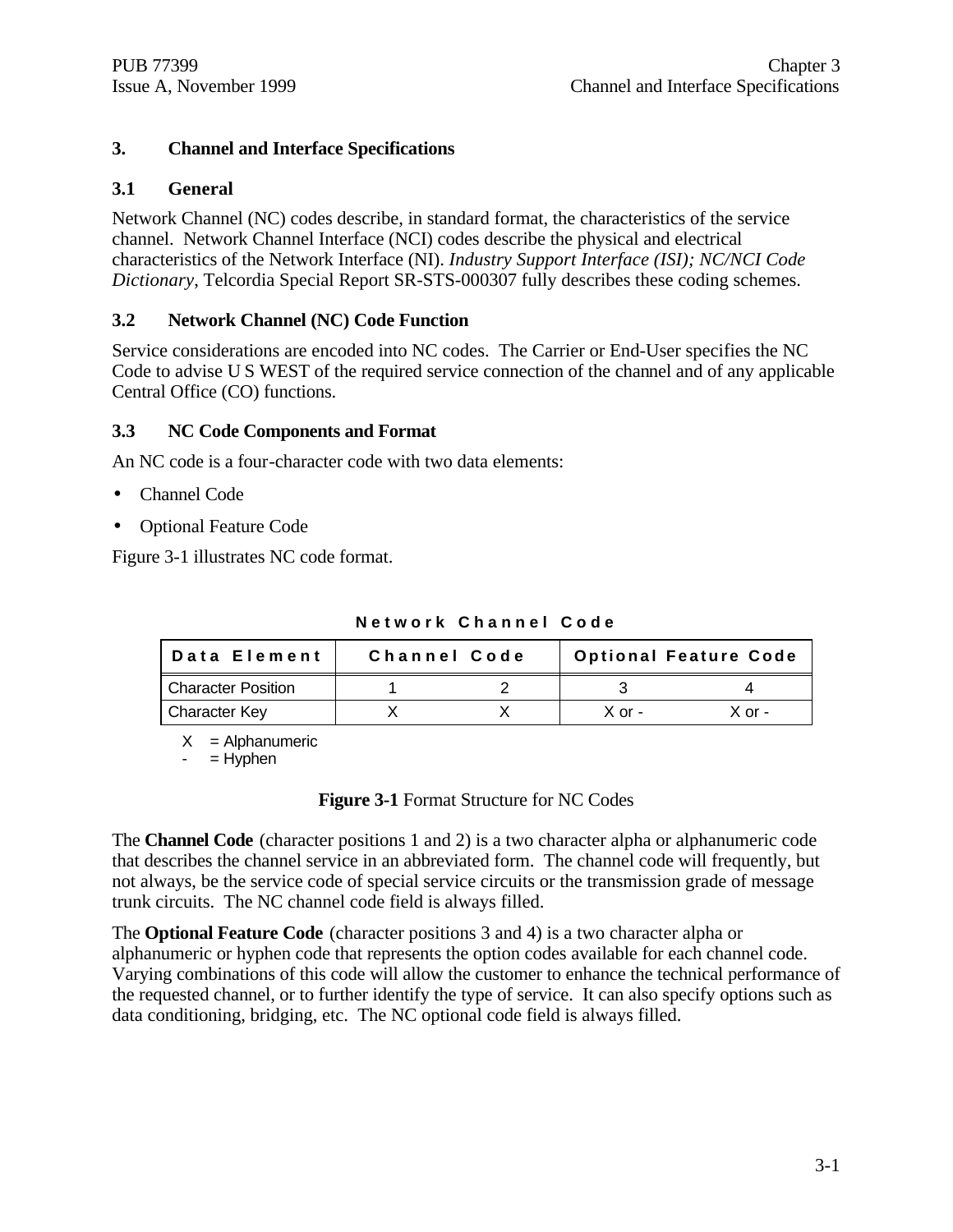#### 3.4 DDS 2-wire Service NC Codes

For Digital Data Service (DDS) 2-wire, the first two characters are AD. The third and fourth characters denote additional service features.

Table 3-1 contains the available NC codes for DDS 2-wire Service channels.

#### Table 3-1 **Available DDS 2-wire Service Network Channel Codes**

| <b>Network</b><br><b>Channel Code</b> | Point-to-Point DDS 2-wire Service Description                      |  |  |
|---------------------------------------|--------------------------------------------------------------------|--|--|
| <b>Digital Subscriber Line</b>        |                                                                    |  |  |
| $AD - -$                              | Digital Subscriber Line, nominally 160 kbit/s (144 kbit/s payload) |  |  |

#### **3.5 NCI Code Function**

The NCI code is an encoded representation used to identify five interface elements located at a Point Of Termination (POT) at the CO or at the EU's location. The interface elements are physical conductors, protocol, impedance, protocol options and Transmission Level Points (TLPs).

#### **3.6 NCI Code Components**

An DDS 2-wire Service NCI Code has four components as shown in Figure 3-2:

This example is an NCI code for a Basic Rate ISDN (Switch) interface at a Central Office.



**Figure 3-2** NCI Code Components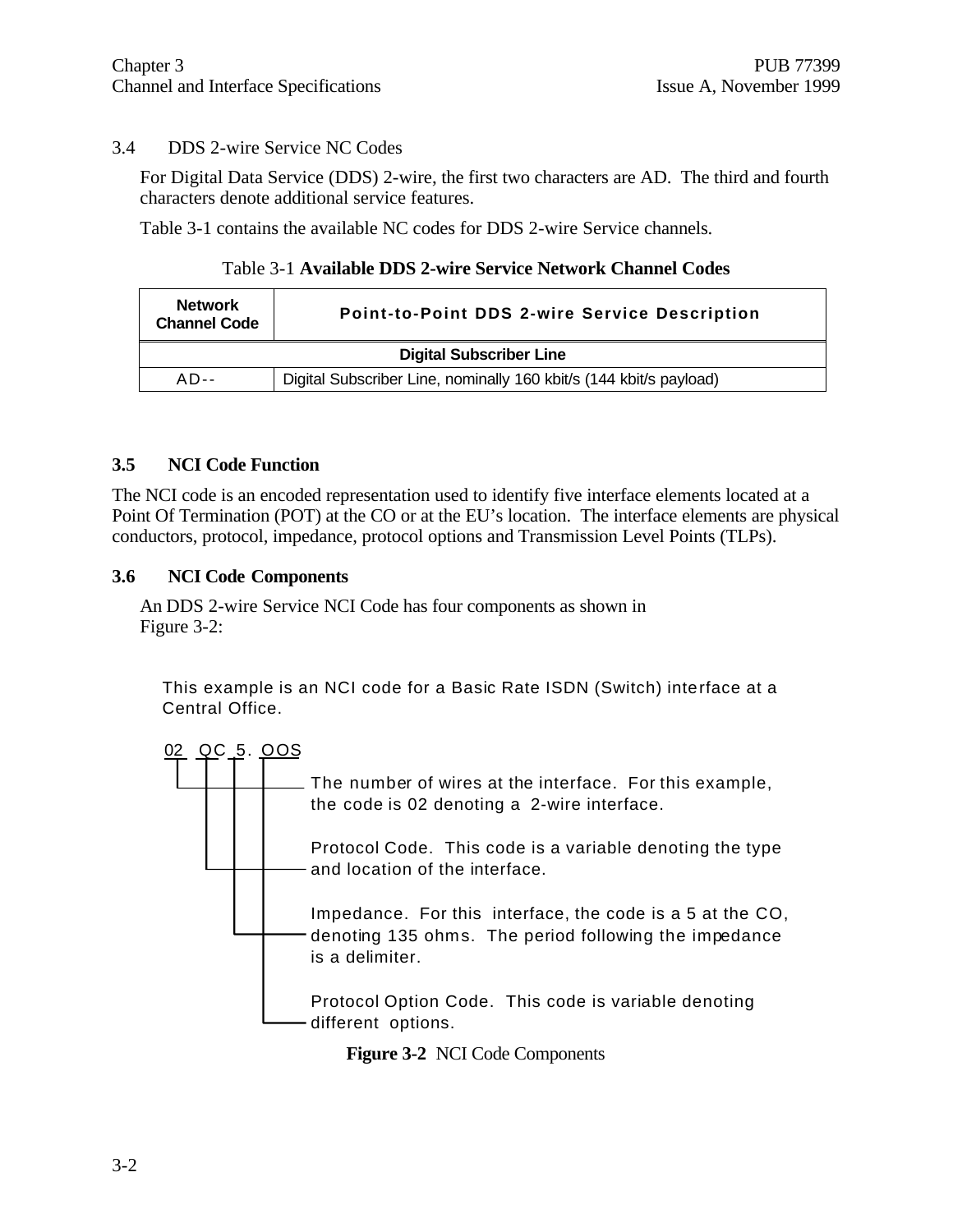| <b>Network Channel</b><br><b>Interface Codes</b> | <b>Description</b>                                                                            |  |  |  |
|--------------------------------------------------|-----------------------------------------------------------------------------------------------|--|--|--|
|                                                  | <b>End- User Interfaces</b>                                                                   |  |  |  |
|                                                  | 160 kbit/s, 2B1Q Signaling Format, U interface                                                |  |  |  |
| 021S5.L                                          | Presents Line Termination (LT) Function to Network                                            |  |  |  |
| 021S5.N                                          | Presents Network Termination (NT) Function to Network                                         |  |  |  |
| U S WEST C.O Interfaces                          |                                                                                               |  |  |  |
|                                                  | Manual Cross-Connect, DS0/Voice Termination<br>160 kbit/s, 2B1Q Signaling Format, U interface |  |  |  |
| 02QC5.OOS                                        | Presents Line Termination (LT) Function to Network                                            |  |  |  |
| 02QC5.OOV                                        | Presents Network Termination (NT) Function to Network                                         |  |  |  |

#### Table 3-2 **Available DDS 2-wire Service Network Channel Interface Codes**

#### **3.7 Compatible Network Channel Interface (NCI) Code Combinations**

This section provides code combinations used to order DDS 2-wire Service interfaces and services of the following types:

- Point-to-Point DDS 2-wire Service
- Special Access DDS 2-wire Service

Tables 3-3 and 3-4 list NC/NCI Code combinations for DDS 2-wire Service

#### **Table 3-3: DDS 2-wire Service, Access NC/NCI Code Combinations**

|                               |                     | <b>NCI Code</b> |                 |                                                       |  |  |
|-------------------------------|---------------------|-----------------|-----------------|-------------------------------------------------------|--|--|
| <b>NC</b>                     | <b>Access</b>       | <b>U S WEST</b> | <b>End-User</b> | Channel                                               |  |  |
| Code                          | Cust.               | <b>CO-NI</b>    | <b>EU-NI</b>    | <b>Description</b>                                    |  |  |
|                               | <b>Co-Providers</b> |                 |                 |                                                       |  |  |
| $AD -$                        | n.a.                | 02QC5.OOS       | 021S5.N         | IDSL with 2B1Q Signaling Format,<br>NT function at EU |  |  |
| $AD -$                        | n.a.                | 02QC5.OOV       | 021S5.L         | IDSL with 2B1Q Signaling Format,<br>LT function at EU |  |  |
| <b>Interexchange Carriers</b> |                     |                 |                 |                                                       |  |  |
| $AD--$                        | Digital             | n.a.            | 021S5.N         | IDSL with 2B1Q Signaling Format,<br>NT function at EU |  |  |
| $AD--$                        | Digital             | n.a.            | 021S5.L         | IDSL with 2B1Q Signaling Format,<br>LT function at EU |  |  |

Note: 1. Digital denotes any valid NCI code for DS1 or higher rate service. DS1s shall use only B8ZS Line Code.

2. Not Applicable  $=$  n.a.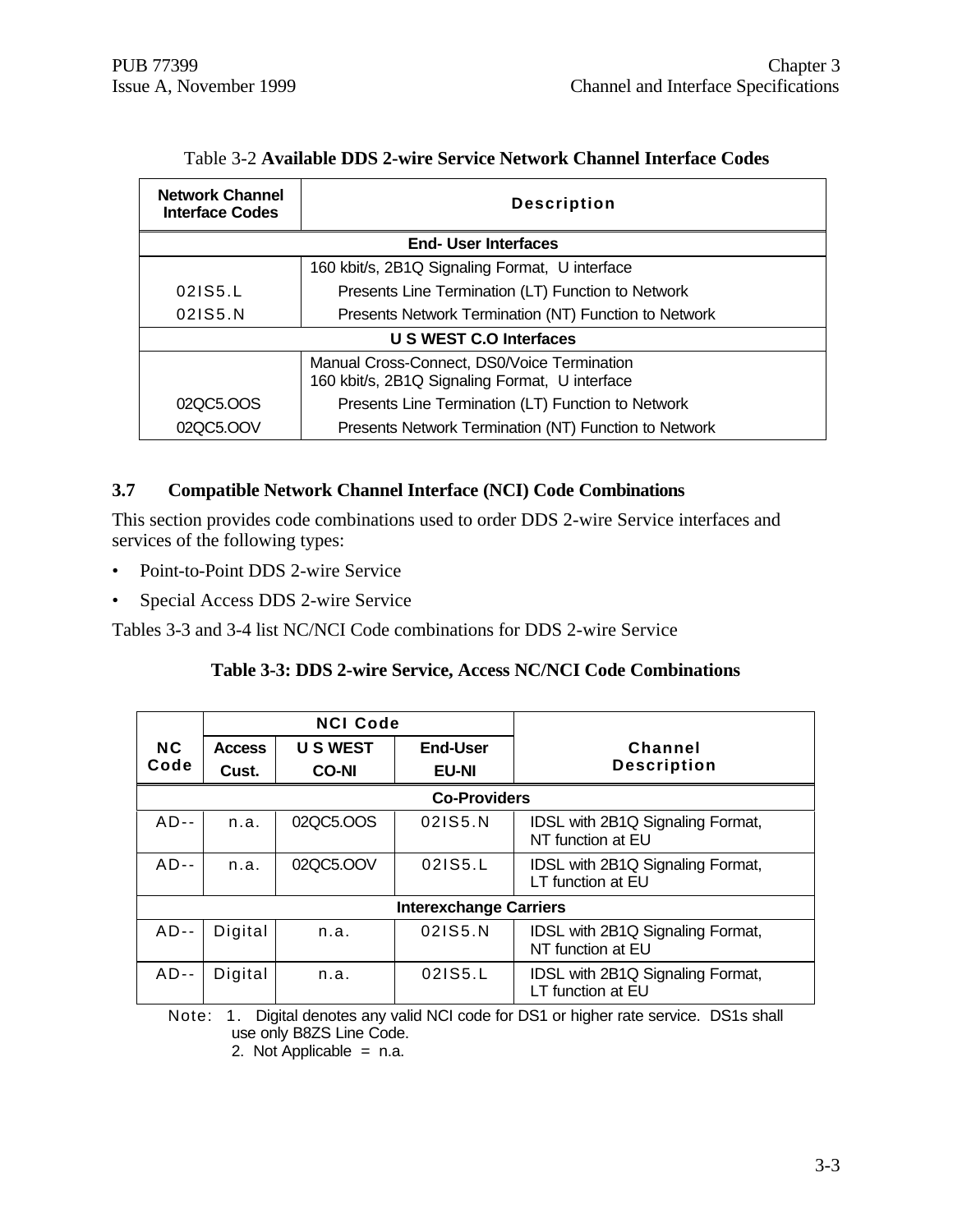An Access Customer is any of the various companies that provide telecommunications service between LATAs and order from Access Tariffs. This includes Interexchange Carriers.

|                   | <b>NCI Code</b>                   |                                          |                                      |  |
|-------------------|-----------------------------------|------------------------------------------|--------------------------------------|--|
| <b>NC</b><br>Code | End-User<br>A-End<br><b>EU-NI</b> | <b>End-User</b><br>Z-End<br><b>EU-NI</b> | <b>Channel</b><br><b>Description</b> |  |
| $AD--$            | 021S5.L                           | 021S5.N                                  | IDSL with 2B1Q Signaling Format      |  |
| $AD--$            | 021S5.N                           | 021S5.L                                  | IDSL with 2B1Q Signaling Format      |  |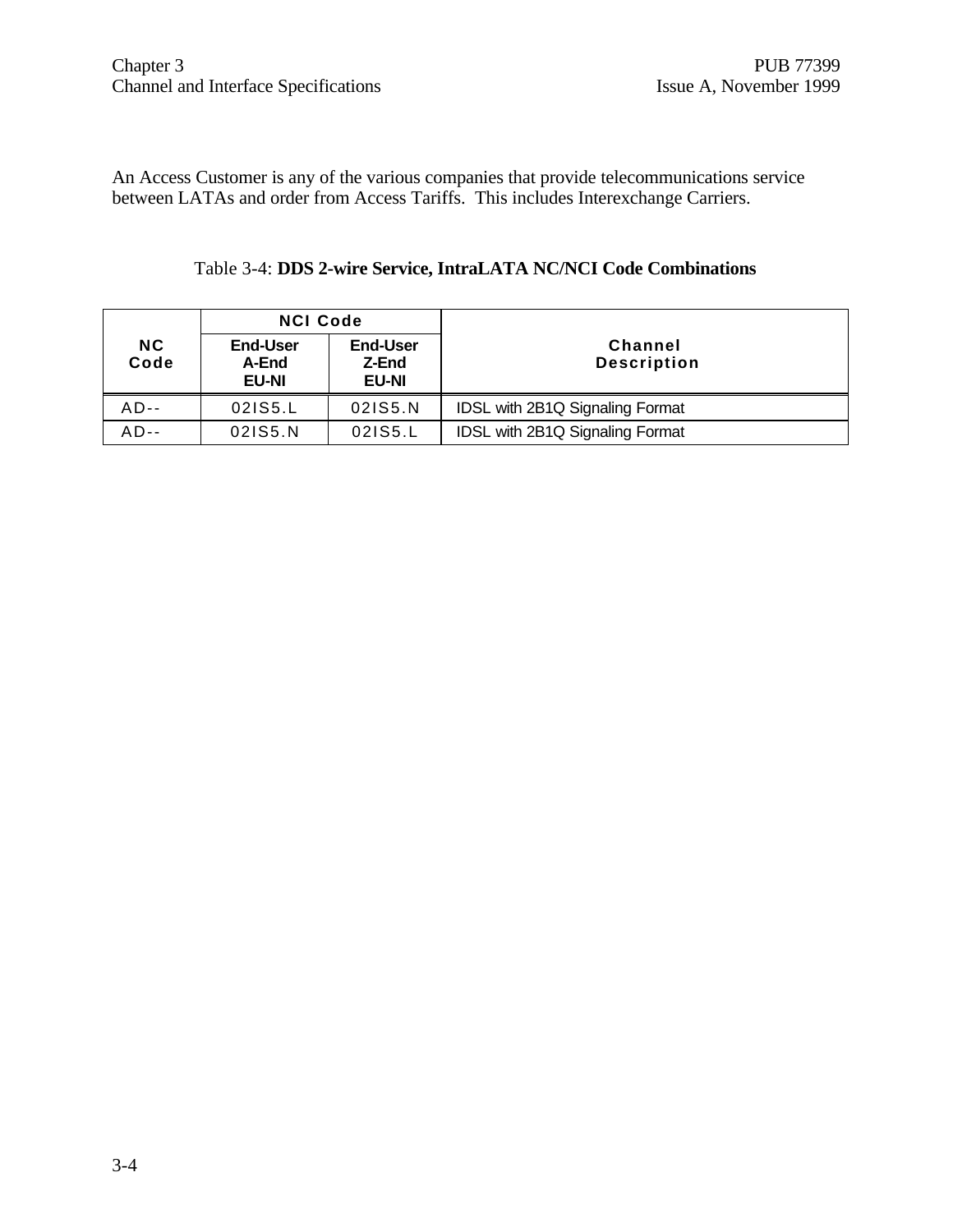#### **CONTENTS**

# **Chapter and Section Page** 4. Technical Specifications DDS 2-wire Service............................................................... 4-1 4.1 General............................................................................................................... 4-1 4.2 DDS 2-wire Service........................................................................................... 4-1 4.3 ISDN "U" Interface Channel Unit....................................................................... 4-2 4.4 Error Performance Parameters ........................................................................... 4-3 4.4.1 Bit Error Ratio (BER) ............................................................................ 4-3 4.4.2 Errored Second (ES).............................................................................. 4-3 4.4.3 Severely Errored Second (SES)............................................................. 4-3 4.5 Error Performance.............................................................................................. 4-3 4.6 Service Availability ........................................................................................... 4-4 4.7 Normalized Pulse at Network Interfaces............................................................ 4-4 4.8 Upper Bound of Power Spectral Density of Signal at Network Interfaces.......................................................................................... 4-5 4.9 Applied Power Level ......................................................................................... 4-6 4.10 Sealing Current................................................................................................... 4-8

#### **Figures**

#### **Tables**

| $4 - 1$ | <b>DDS</b> 2-wire Service Long-Term Accuracy |
|---------|----------------------------------------------|
|         |                                              |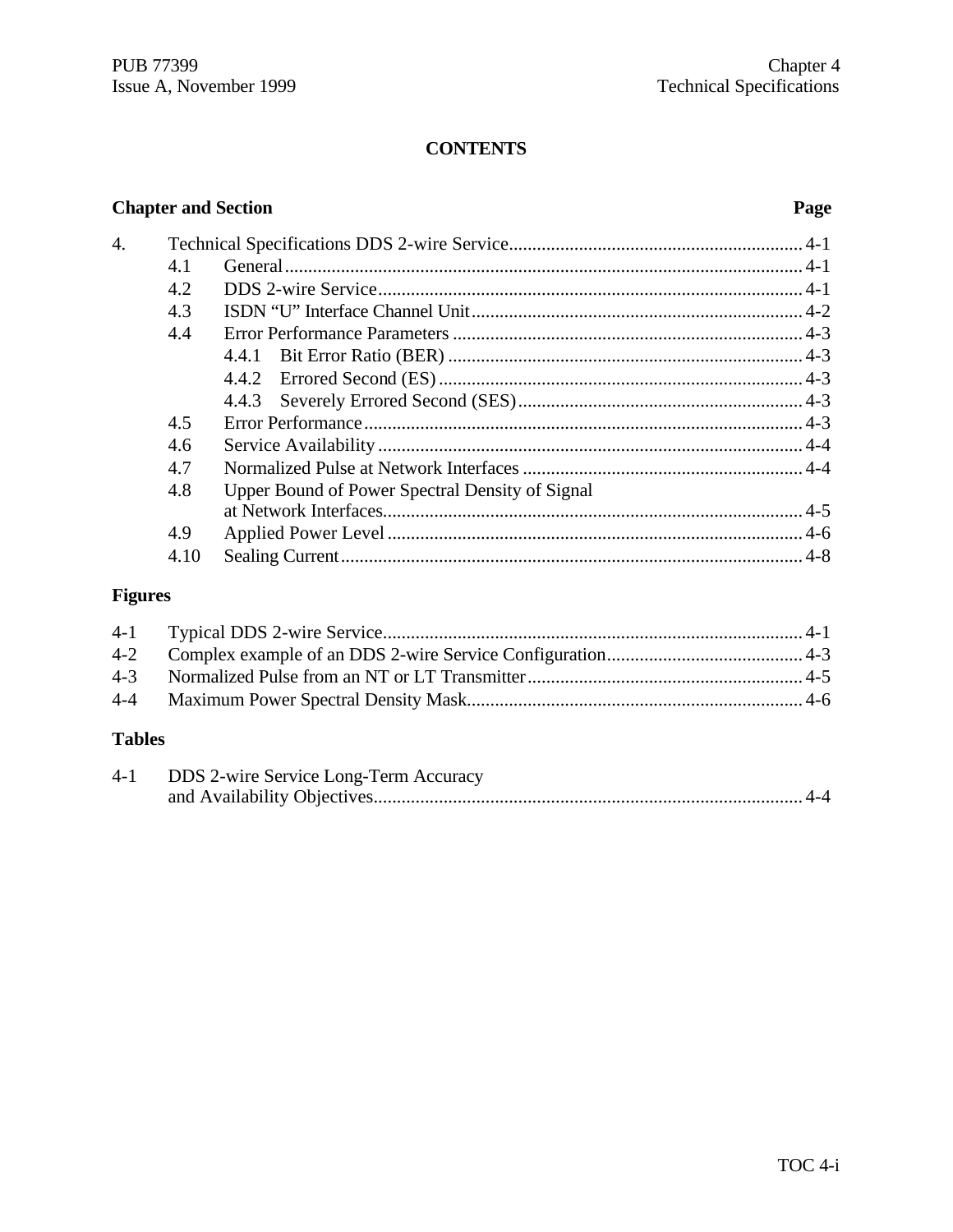#### **4. Technical Specifications Digital Data Service 2-wire Service**

#### **4.1 General**

This chapter details the technical characteristics; available configurations and transmission performance characteristics for the Digital Data Service 2-wire (DDS 2-wire) Service NCIs listed in Table 3-2.

#### **4.2 DDS 2-wire Service**

Figure 4-1 illustrates a typical 2-Wire, DDS 2-wire Service.



**Figure 4-1:** Typical DDS 2-wire Service

The DDS 2-wire Service is a U S WEST provided channel with at least one, two-wire (U) interface that provides connectivity from a Network Interface at an end user's location (EU-NI) to a corresponding EU-NI at a different location. This Service may also be a Special Access service segment where U S WEST provides a channel from an

EU-NI ( a U interface )to a Carrier's Point of Termination NI which may be a high capacity interface. The two-wire, U interface loop design, limits the length of the loop to an Actual Measured Loss (AML) of 42 dB at 40 kHz using 135 Ohm terminations.

The EU-NI is typically a Network Interface Device or NID. The NID divides the U S WEST facility and the EU's customer installation, i.e., inside wiring and customer premises equipment. The transmission path's facility is consistent with Telcordia Technical Reference,

TR-TSY-00393, *ISDN Basic Access Digital Subscriber Lines and ANSI T1.601.1992, Telecommunications - Integrated Services Digital Network (ISDN) Basic Access Interface for Use on Metallic Loops for Application on the Network Side of the NT (Layer 1 Specification)*. They terminate using digital interfaces.

The DDS 2-wire Service from the U S WEST Serving Central Office to the EU-NI have one of the following configurations:

- Non loaded metallic loop that is qualified for DDS 2-wire transmission.
- A Central Office range extension unit for a long, non-loaded metallic loop.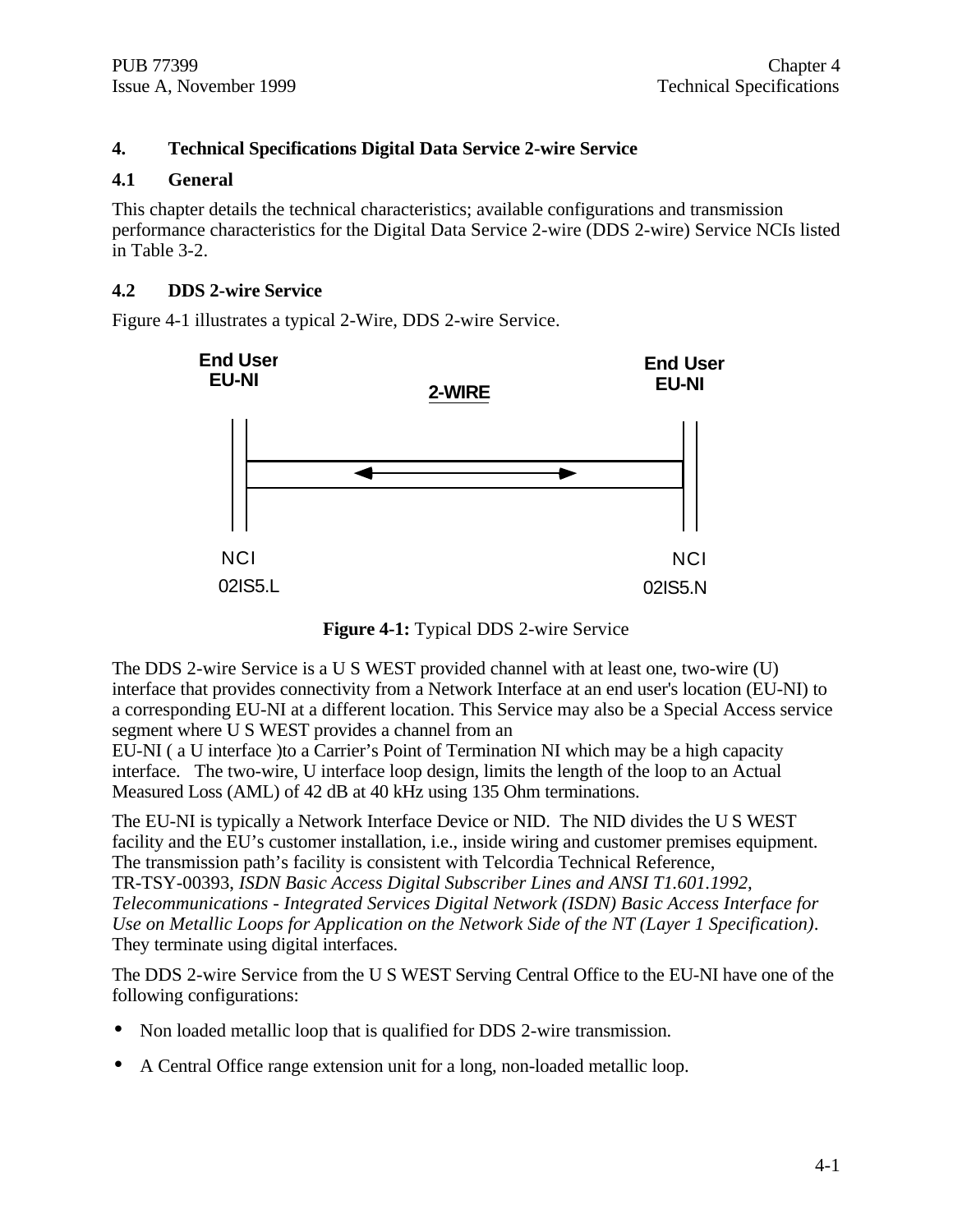- A combination of Subscriber Loop Carrier channels and a non-loaded metallic loop.
- A combination of a long non-loaded metallic loop, a mid-span regenerator and Central Office power unit.

There are some end user locations served by facilities and transmission equipment that are not compatible with the DDS 2-wire Service technical requirements. U S WEST shall process requests DDS 2-wire Service for these location on an Individual Case Basis.

Inter-Office transport segments will consist of DS1, channelized facilities using ISDN Channel units as described below.

#### **4.3 ISDN "U" Interface Channel Unit**

These channel units are known by several names frequently based on the term Basic Rate Interface Transmission Extension or "BRITE". The cards are designed to feed the DDS 2-wire service, 2B+D signal on a two-wire metallic non-loaded loop.

This channel unit provides an ISDN 2B1Q, U interface which meets all Layer 1 requirements as specified in ANSI T1.601-1992, *Telecommunications - Integrated Services Digital Network (ISDN) - Basic Access Interface for use on Metallic Loops for Application on the Network Side of the NT (Layer 1 Specification)*. Transportation of DDS 2-wire Service 2B+D customer payload over DS1 facilities in the 3-DS0 format specified in TR-NWT-000397, *ISDN Basic Access Transport System Requirements*.

These channel units use D4 counting in slot usage. The 2B+D channel capacity uses three time slots on the DS1 and three slots in the channel bank. Therefore, the ISDN channel unit **can not** be placed in slots 23 or 24 of a conventional D4 type channel bank.

Proper operation requires that matching equipment be synchronized to a clock traceable to a Stratum 1 source.

ISDN "U" type channel units have to be optioned for their termination mode function, either Line Termination (LT) or Network Termination (NT). Figure 4-2 is a simplification of a figure from ANSI T1.601-1992, Annex E. NI #1 is located in one wire center. The second NI is located in a second wire center. The third NI is located at the customer's location. Consult ANSI T1.601-1992 for further information. The relative position of the LT and NT interfaces is essential in designing the connecting channel. Customers must indicate, through specifying appropriate Network Channel Interface codes in Chapter 3, the LT and NT positions.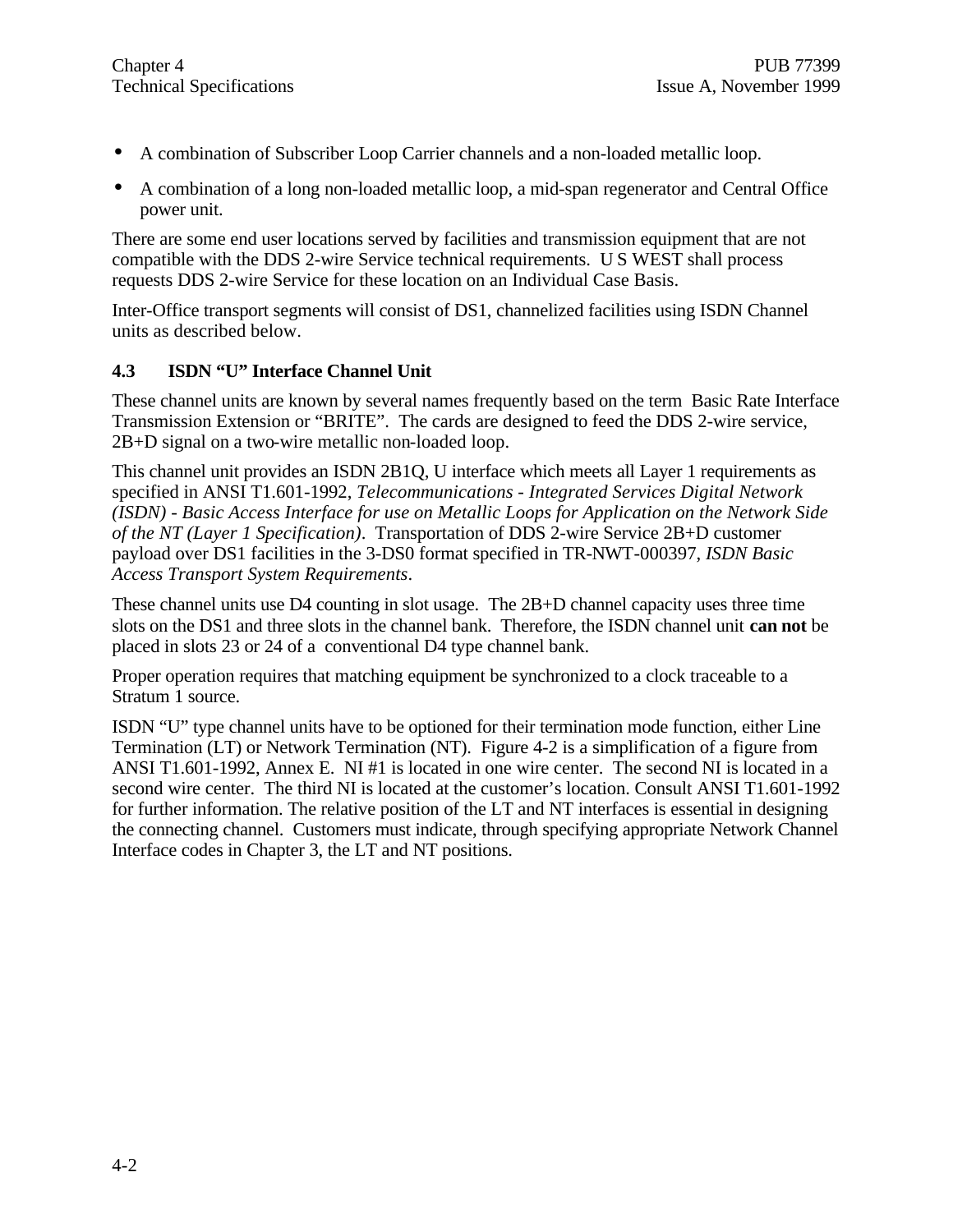

**Figure 4-2:** Complex example of an DDS 2-wire Service Configuration

#### **4.4 Error Performance Parameters**

Error performance parameters are:

#### **4.4.1 Bit Error Ratio (BER)**

The ratio of the number of bit errors to the total number of bits transmitted in a given time interval.

#### **4.4.2 Errored Second (ES)**

An Errored Second is any one-second interval containing at least one error.

### **4.4.3 Severely Errored Second (SES)**

A one-second period having a Bit Error Ratio of  $10^{-3}$  or worse.

**Note:** A period of loss of signal shall be considered a period of errored bits.

#### **4.5 Error Performance**

Objectives given in this section are for all one-way system options, designed consistent with standard architectures and apply at maximum short-haul design length. For DDS 2-wire Service, the long-term percentage of Error Free Seconds (the measure of accuracy) and Availability are shown in Table 4-2. These objectives apply in normal operating environments and only for the U S WEST provided portion of a service.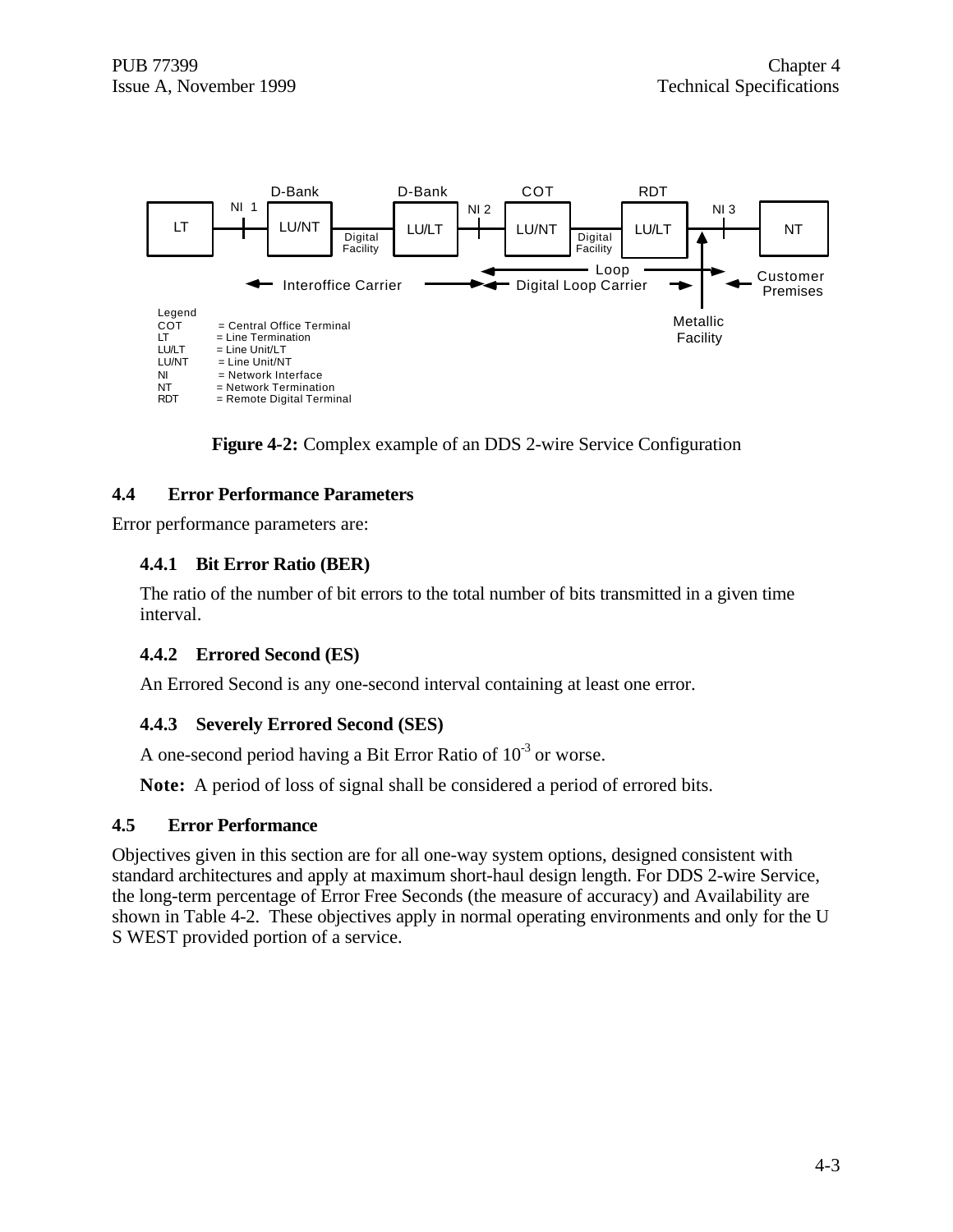| <b>Transport</b><br><b>Segment</b>   | <b>IDSL</b><br>160 Kbit/s |  |  |
|--------------------------------------|---------------------------|--|--|
| <b>Availability</b>                  |                           |  |  |
| End-to-End                           | 99.65 %                   |  |  |
| Access                               | 99.90 %                   |  |  |
| <b>Accuracy - Error Free Seconds</b> |                           |  |  |
| End-to-End                           | 99.50 %                   |  |  |
| Access                               | 99.75 %                   |  |  |

**Table 4-1:** DDS 2-wire Service Long-Term Accuracy and Availability Objectives

Accuracy performance shall be evaluated relative to a measurement period of 30 days or more. The long-term accuracy objectives are expressed as a ratio (or percentage) because they apply over long periods of time.

Loopback tests should be made using the one-way limits because one direction is likely to be controlling. If these tests fail, the failed direction should be sectionalized and appropriate oneway tests made.

#### **4.6 Service Availability**

The service is available when it is in a state where it is fully useable. A service is assumed to be in the available state unless a transition to the unavailable state is observed without a subsequent transition to the available state.

Transitions between the available and unavailable states are:

- Transition to the Unavailable state occurs at the beginning of 10 consecutive SES.
- Transition to the Available state occurs at the beginning of 10 consecutive seconds none of which is an SES.

Each direction of a service is assumed to be in the available state unless a transition to the unavailable state is observed without a subsequent transition to the available state.

#### **4.7 Normalized Pulse at Network Interfaces**

Maximum voltage of transmitted pulse at a Network Interface shall have a shape and normalized (relative to peak) magnitude as specified in Figure 4-3, below. Compliance of transmitted pulses with the pulse mask is not sufficient to assure compliance with the power density requirement.

The received pulse at the Network Interface may be attenuated by a length of cable extending from the U S WEST Central Office to the End User premises. It will conform to the U interface specifications of ANSI T1.601-1992, Telecommunications-*Integrated Services Digital Network (ISDN)- Basic Access Interface for Use on Metallic Loops for Application on the Network side of the NT (Layer 1 Specification).*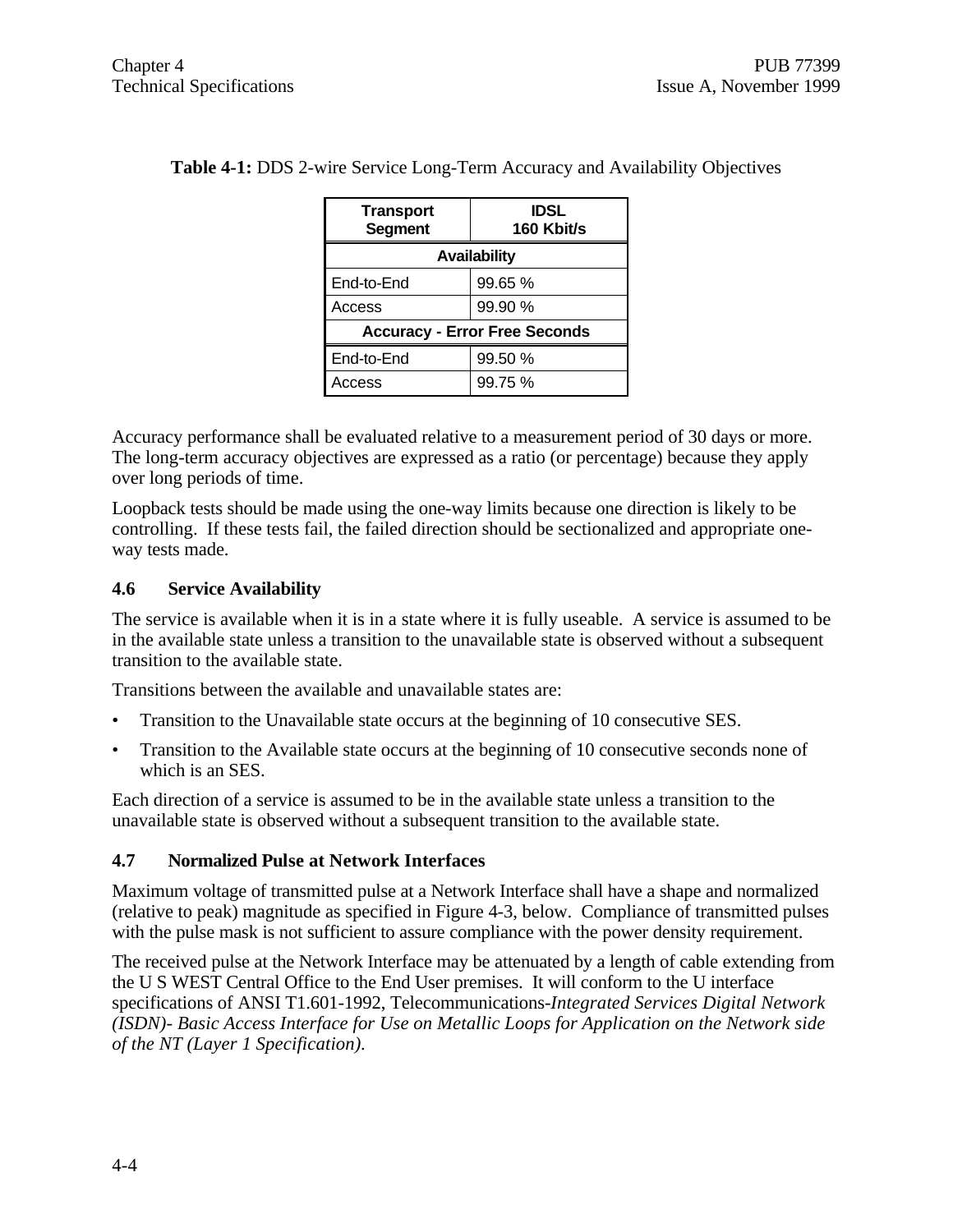

**Figure 4-3:** Normalized Pulse from an NT or LT Transmitter

0.1 V  $0.04167V$ 

 $-0.1V$ 

 $-0.04167V$ 

 $0.3V$ 

 $0.125V$ 

#### **4.8 Upper Bound of Power Spectral Density of Signal at Network Interfaces**

G

н

 $-0.12$ 

 $-0.05$ 

 $-0.3V$ 

 $-0.125V$ 

The upperbound of the average power spectral density (PSD) of the signal transmitted by any DDS 2-wire transmitter shall be as shown in Figure 4.4 below.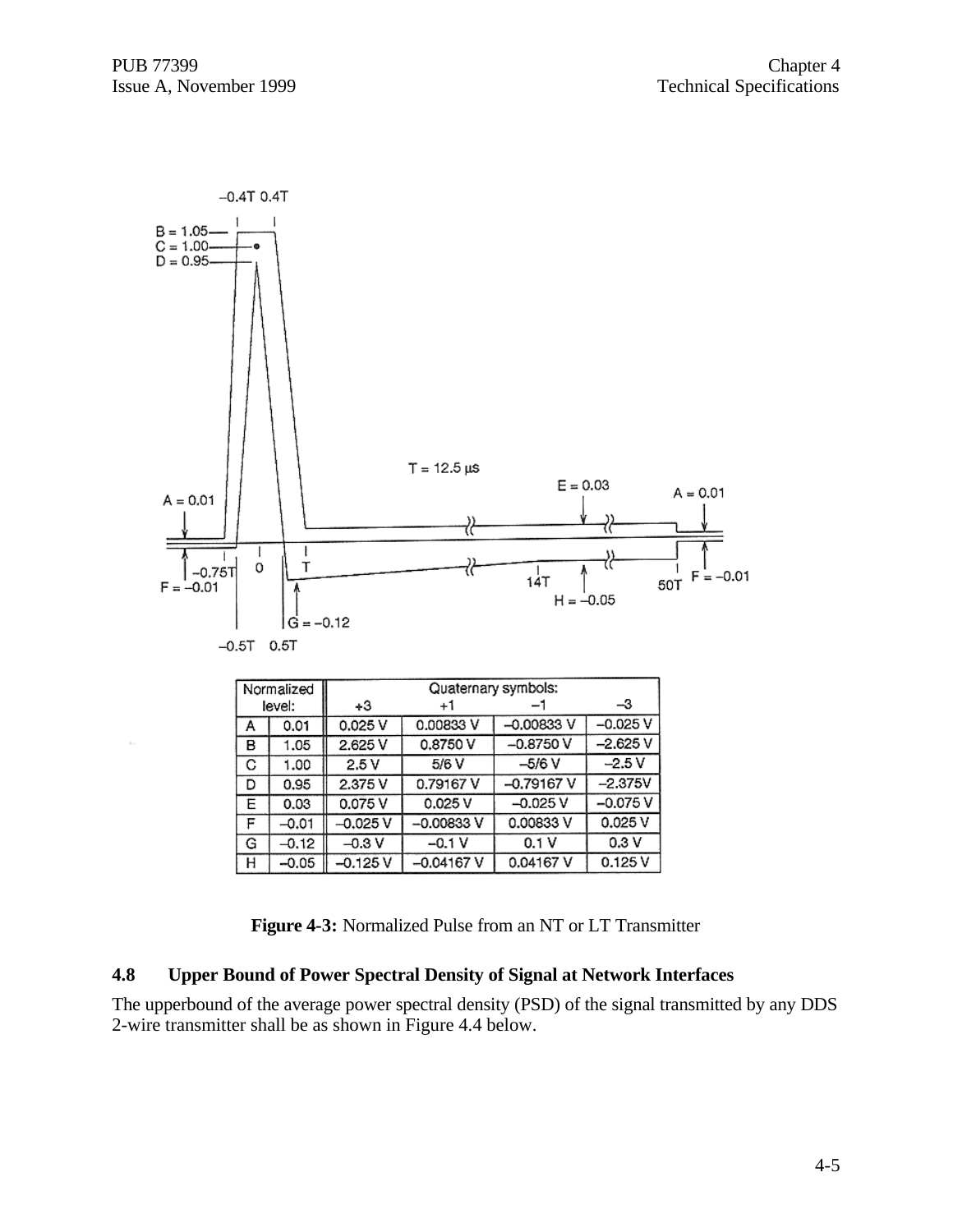This PSD template is intended to conform with the Very Low-Band Symmetric Class of digital subscriber line transport as developed by the Accredited Standards Committee on-Telecommunications. Technical Subcommittee T1E1 is developing an ANSI Standard for Spectrum Compatibility. It is U S WEST's intention that the DDS 2-wire Service shall employ interfaces that conform to the emerging Standard. The working Draft Standard for Spectral Compatibility is Standards Project T1E1.4, Document T1E1.4/99-002.



**Figure 4-4:** Maximum Power Spectral Density Mask

#### **4.9 Applied Power Level**

The applied power level of any transmitted signal must comply with American National Standards Institute (ANSI) specifications T1.401-1993 and Telcordia's Generic Requirements 1089-CORE, *Electromagnetic compatibility and Electrical Safety Generic Criteria for Network Telecommunications Equipment*. Continuous idle-state voltages applied to the CO-NI and EU-NI must fall within the range of 0 to 105 volts DC with respect to ground potential.

The transmitted signal must be one that complies with the Spectral Compatibility Standard under development by the Accredited Standards Committee on Telecommunications, T1, Working Group T1E1.4. While this document is in its final stages of development, the power spectrum template is readily available and well known by manufacturers in the industry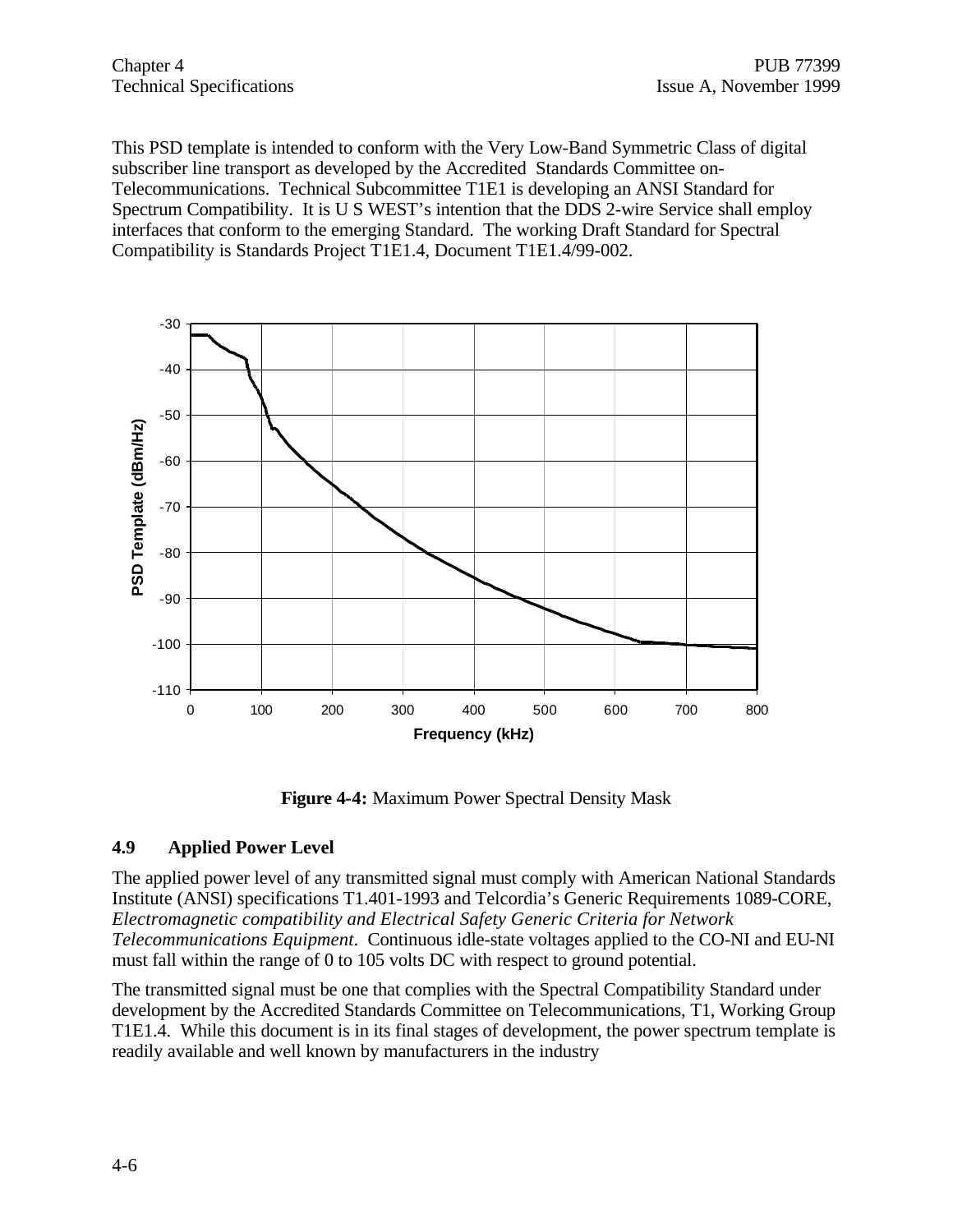### **4.10 Sealing Current**

Sealing current may be supplied by U S WEST from the central office to the customer premises. See ANSI T1.601-1992 for additional information, This sealing current shall not be used for powering customer terminal equipment.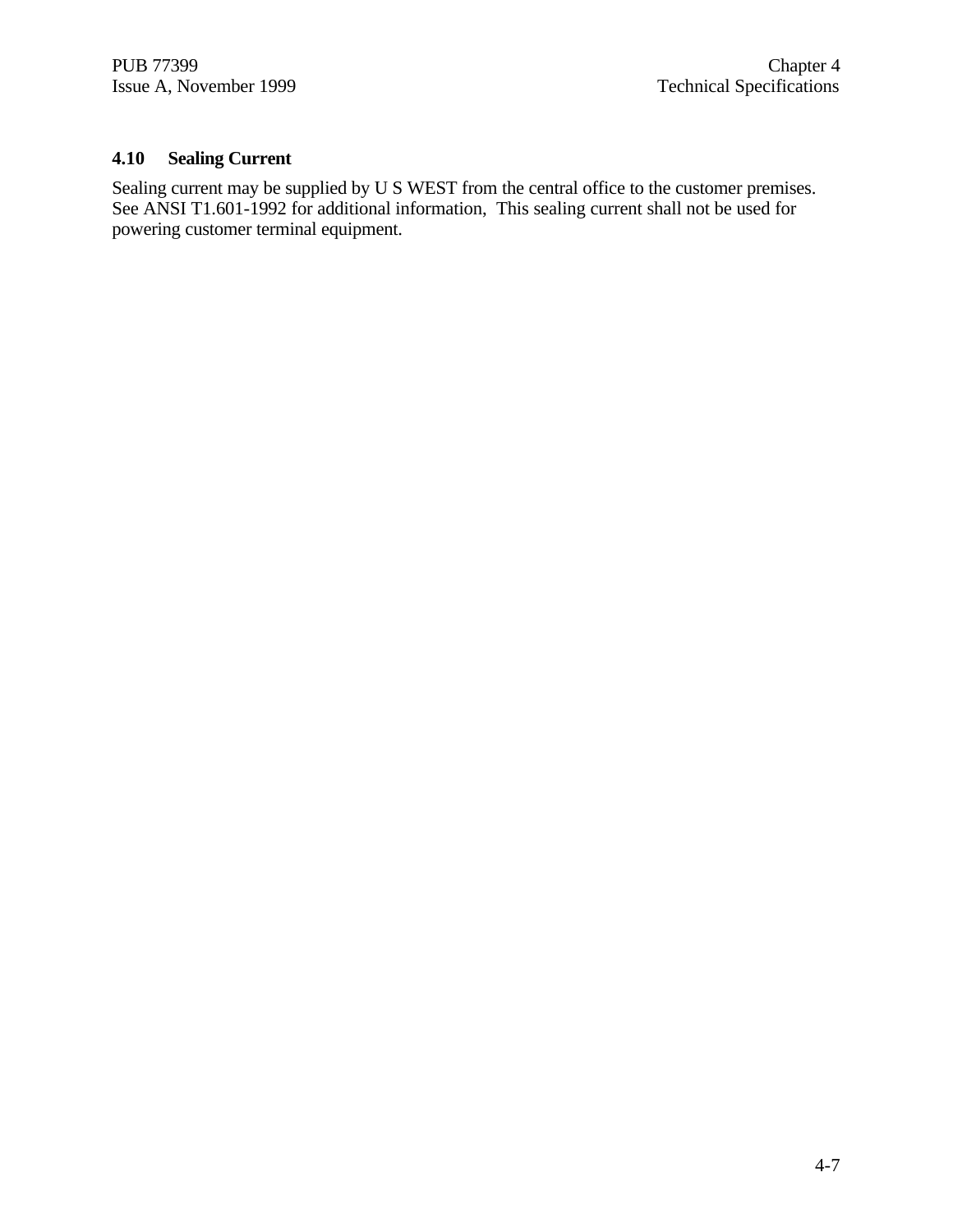# **CONTENTS**

# **Chapter and Section Page**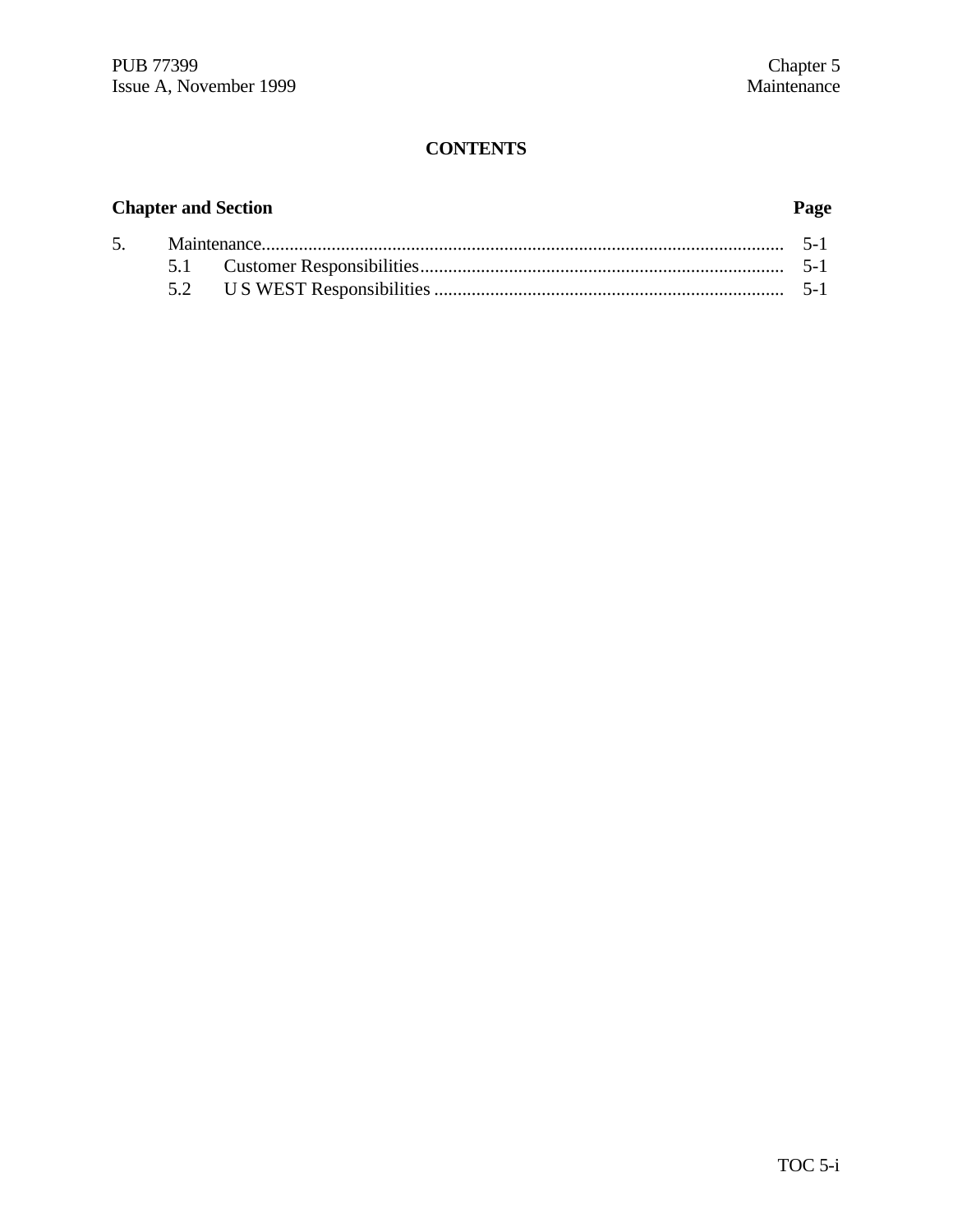#### **5. Maintenance**

#### **5.1 Customer Responsibilities**

The Customer is responsible for all equipment and cable on their sides of the Network Interfaces (NIs).

The Customer or their responsible agent must sectionalize trouble conditions and verify that the trouble is not in End User (EU) or other Carrier owned equipment or cabling before calling the applicable U S WEST Repair Center. The Customer must provide U S WEST with this information before U S WEST will dispatch to repair.

U S WEST will furnish the Customer a trouble reporting telephone number.

If the trouble is isolated to EU owned equipment or cable, the EU is responsible for clearing the trouble and restoring the service to normal.

Joint testing between the Customer and U S WEST may occasionally be necessary to isolate trouble.

#### **5.2 U S WEST Responsibilities**

U S WEST is responsible for all equipment and cable between EU-Network Interfaces (NI) in IntraLATA Private Line circuits or between the U S WEST side of the Carrier Point of Termination and the EU-NI in Special Access circuits.

Upon receipt of a trouble report, U S WEST, Inc. will initiate actions as specified in the Service Interval Guide to clear the trouble.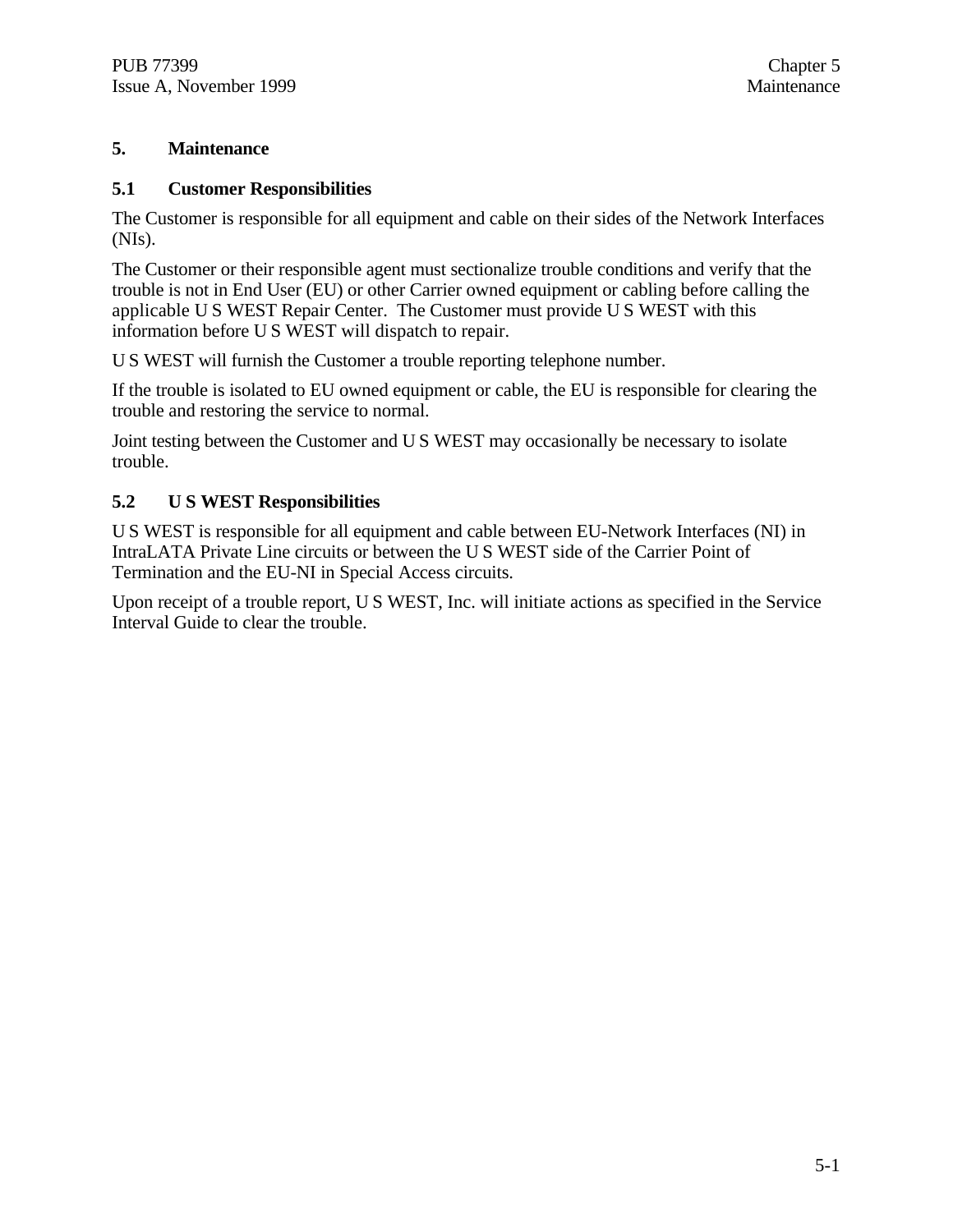# **CONTENTS**

# **Chapter and Section**

# Page

|  |  | $h - 7$ |
|--|--|---------|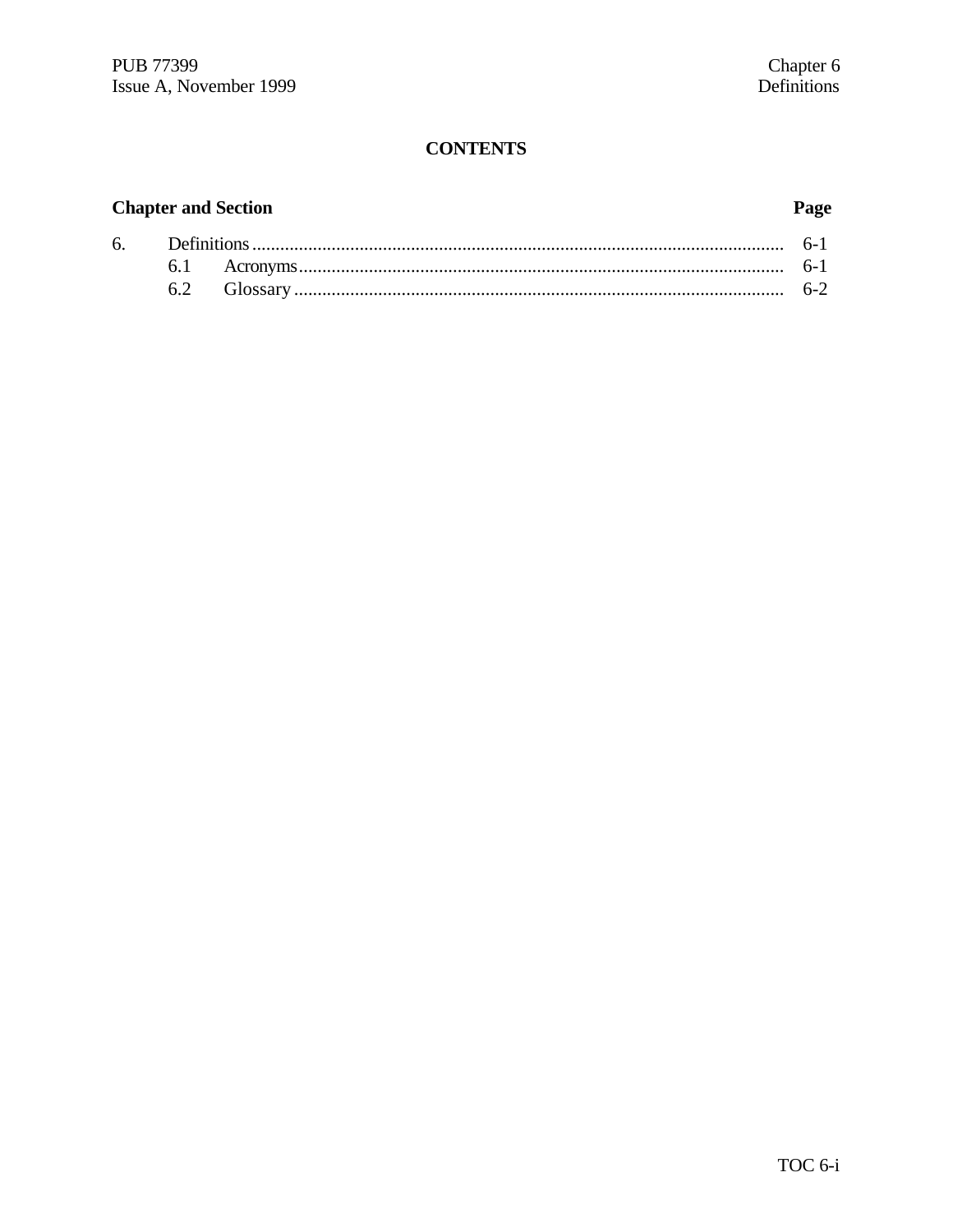# **6. Definitions**

# **6.1 Acronyms**

| <b>AML</b>     | <b>Actual Measured Loss</b>                     |
|----------------|-------------------------------------------------|
| <b>ANSI</b>    | <b>American National Standards Institute</b>    |
| <b>BER</b>     | <b>Bit Error Ratio</b>                          |
| <b>CFA</b>     | <b>Carrier Facility Assignment</b>              |
| <b>CLLITM</b>  | <b>COMMON LANGUAGE Location Identification</b>  |
| CO             | <b>Central Office</b>                           |
| CO-NI          | <b>Central Office Network Interface</b>         |
| dB             | Decibel                                         |
| DS1            | Digital Service Level 1                         |
| $E$ I          | <b>Electrical Interface</b>                     |
| ES             | <b>Errored Second</b>                           |
| <b>ESP</b>     | <b>Enhanced Service Provider</b>                |
| EU             | End-User                                        |
| EU-NI          | <b>End-User Network Interface</b>               |
| <b>IDSL</b>    | <b>ISDN</b> Digital Subscriber Line             |
| <b>ISDN</b>    | <b>Integrated Services Digital Network</b>      |
| <b>ISP</b>     | <b>Internet Service Provider</b>                |
| kbit/s         | Kilobits per Second $(1,000 \text{ bit/s})$     |
| <b>LATA</b>    | <b>Local Access and Transport Area</b>          |
| <b>LT</b>      | Line Termination                                |
| <b>LULT</b>    | Line Unit LT                                    |
| <b>LUNT</b>    | Line Unit NT1                                   |
| Mbit/s         | Megabits per Second $(1,000,000 \text{ bit/s})$ |
| NC             | <b>Network Channel</b>                          |
| <b>NCI</b>     | <b>Network Channel Interface</b>                |
| N <sub>I</sub> | Network Interface                               |
| <b>NT</b>      | <b>Network Termination</b>                      |
| NT1            | <b>Network Termination 1</b>                    |
| <b>PBX</b>     | Private Branch Exchange                         |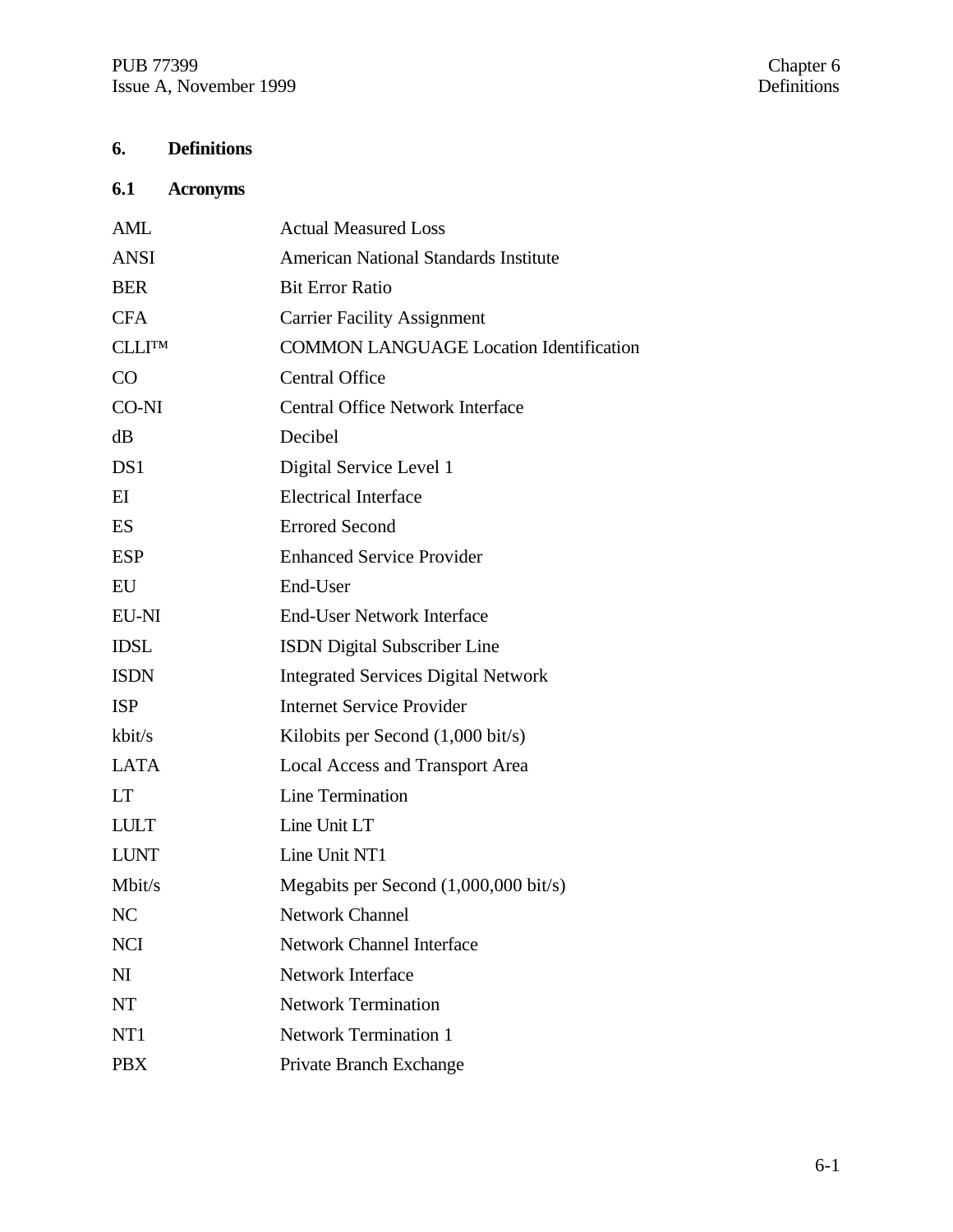| <b>POT</b> | Point Of Termination            |
|------------|---------------------------------|
| <b>PSD</b> | <b>Power Spectral Density</b>   |
| <b>SES</b> | <b>Severely Errored Second</b>  |
| TI P       | <b>Transmission Level Point</b> |
| VF         | Voice Frequency                 |

#### **6.2 Glossary**

#### **Bandwidth**

Analog - The range of frequencies that contain most of the energy or power of a signal; also, the range of frequencies over which a circuit or system is designed to operate.

Digital - The amount of information that a signal can carry over a fixed time interval. A system with a high bandwidth can carry more information over a fixed time interval than a low bandwidth system.

#### **2B1Q**

Two Binary One Quaternary. A four-level pulse amplitude modulation line code that converts 2 bit binary pairs into quaternary symbols.

#### **Binary** *n-* **Zero Substitution (B***n***ZS)**

Binary *n-* Zero Substitution is an application of BPRZ, and is an exception to the Alternate Mark Inversion (AMI) line-code rule. It is one method for providing bit independence for digital transmission, by providing a minimum 1's density of 1 in *n*-bits. For DS3, *n*=3; for DS1, *n*=8; for 56 kbit/s service, *n*=7, and for subrates, *n*=6. The rule of B*n*ZS is:

- Successional binary 1s (Marks) will be of opposite polarity (AMI) unless they are separated by n consecutive binary zeros, in which case the n 0s will be replaced by an n-bit byte containing 1s, having or causing, an intentional bipolar violation (bpv).
- For example in B6ZS, if the preceding binary 1 was +, then binary 100000011 is transmitted as signal voltage values:  $-000+0++$  (the B6ZS byte is underlined). Assume the leftmost bit is transmitted first.
- In the decoding process, the B*n*ZS signature is recognized and replaced by an all zero *n*-bit byte.

### **Bit (Binary Digit)**

A binary unit of information. It is represented by one of two possible conditions, such as the value 0 or 1, on or off, high potential or low potential, conducting or not conducting, magnetized or demagnetized. A Bit is the smallest unit of information, by definition.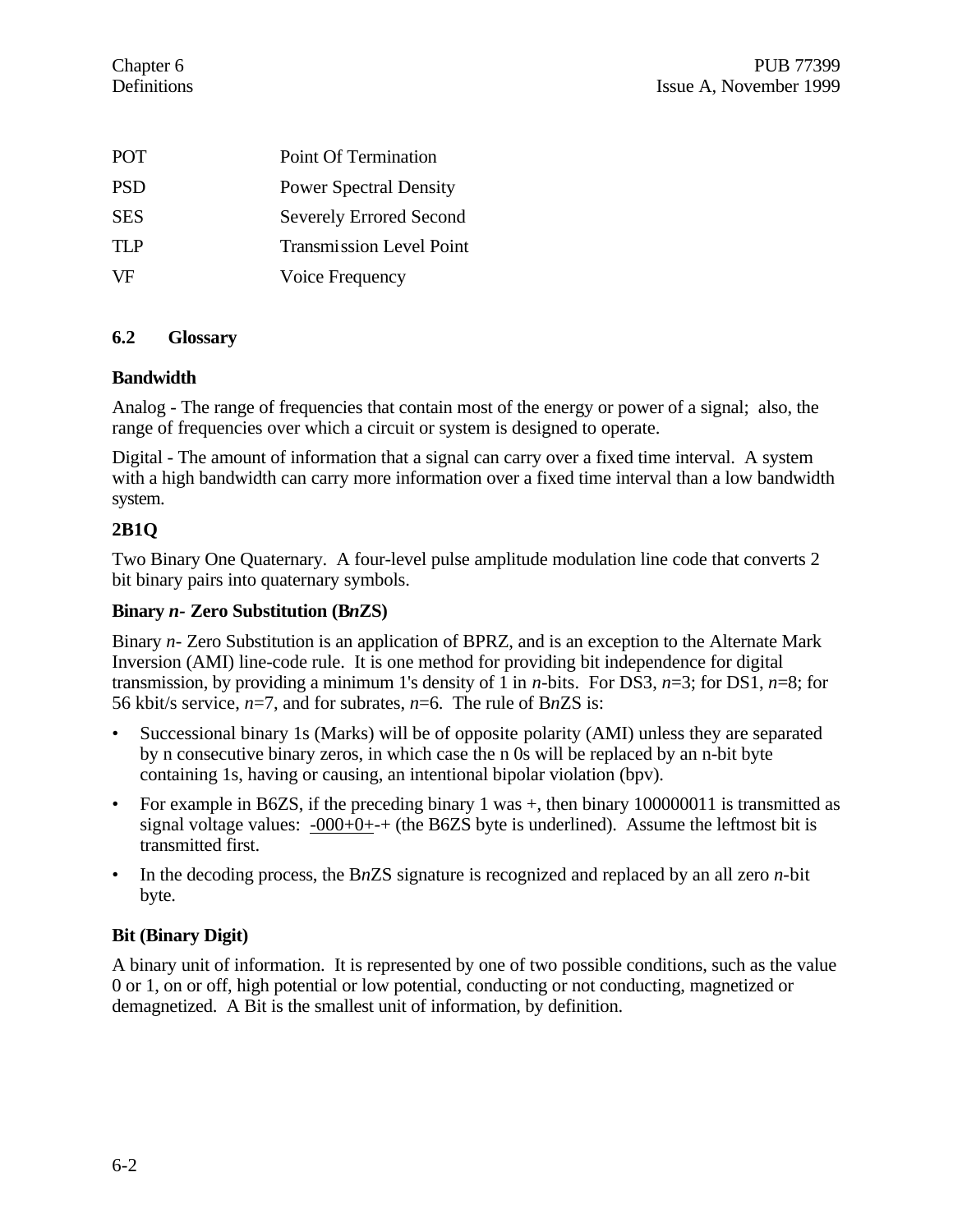### **Central Office (CO)**

A local switching system (or portion thereof) and its associated equipment located at a wire center.

#### **Channel**

An electrical or photonic (in the case of fiber optic based transmission systems) communications path between two or more points of termination.

#### **End-User (EU)**

The term "End-User" denotes any customer of telecommunications service that is not a carrier; except that a carrier shall be deemed to be an "End-User" to the extent that such carrier uses a telecommunications service for administrative purposes, without making such service available to others, directly or indirectly. The term is frequently used to denote the difference between a carrier interface and an interface subject to unique regulatory requirements at non-carrier customer premises (Federal Communications Commission Part 68, etc.).Extended Superframe (ESF) Format

An Extended Superframe consists of twenty-four consecutive DS1 frames. Bit one of each frame (the F-bit) is time shared during the 24 frames to describe a 6 bit frame pattern, a 6 bit Cyclic Redundancy Check (CRC) remainder, and a 12 bit data link. The transfer rate of each is 2 kbit/s, 2 kbit/s, and 4 kbit/s respectively.

#### **IDSL**

ISDN Digital Subscriber Line. One of a family of Digital Subscriber Lines with a line rate of 160 kbit/s and a maximum customer payload of 144 kbit/s using 2B1Q line coding.

#### **ISDN**

Integrated Services Digital Network. An access arrangement consisting of any of the following combinations of access channels.

- one D- channel (16 kbit/s)
- one B- channel plus one D- channel  $(64 \text{ kbit/s} + 16 \text{ kbit/s})$
- two B- channel plus one D- channel  $(128 \text{ kbit/s} + 16 \text{ kbit/s})$

#### **Network Channel (NC) Code**

The Network Channel (NC) code is an encoded representation used to identify both switched and non-switched channel services. Included in the code set are customer options associated with individual channel services, or feature groups and other switched services.

#### **Network Channel Interface (NCI) Code**

The Network Channel Interface (NCI) code is an encoded representation used to identify five (5) interface elements located at a Network Interface at a customer location. The Interface code elements are: Total Conductors, Protocol, Impedance, Protocol Options, and Transmission Level Points (TLP).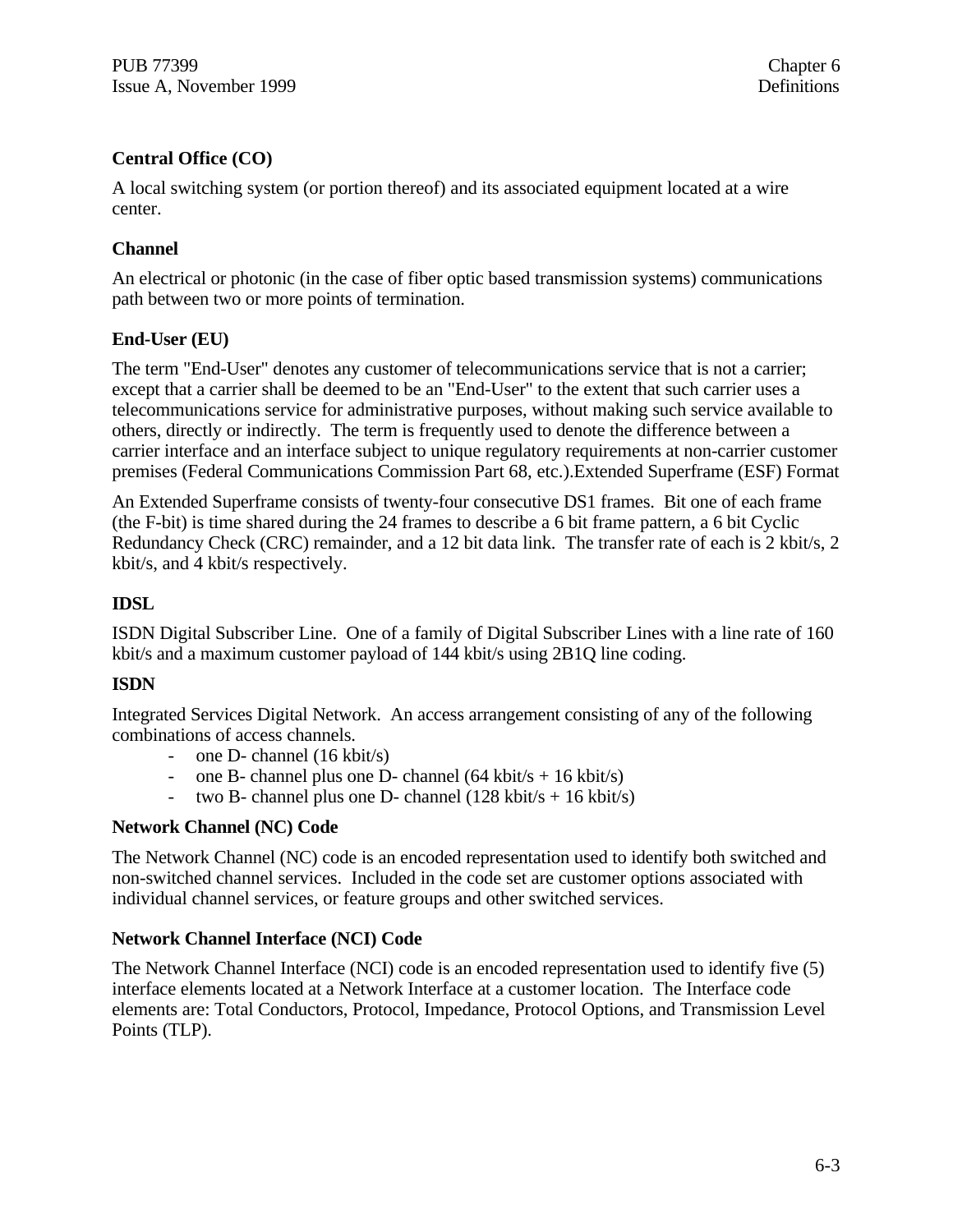#### **Network Interface (NI)**

The point of demarcation on the End-User's premises at which the U S WEST Communications, Inc.'s responsibility for the provision of Access or Non-Access service ends.

#### **Protocol Code**

The Protocol (character positions 3 and 4 of the NCI Code) is a two-character alpha code that defines requirements for the interface regarding signaling and transmission.

#### **Superframe Format (SF)**

A superframe consists of 12 consecutive DS1 frames. Bit one of each frame (the F-bit) is used to describe a 12-bit framing pattern during the 12 frames.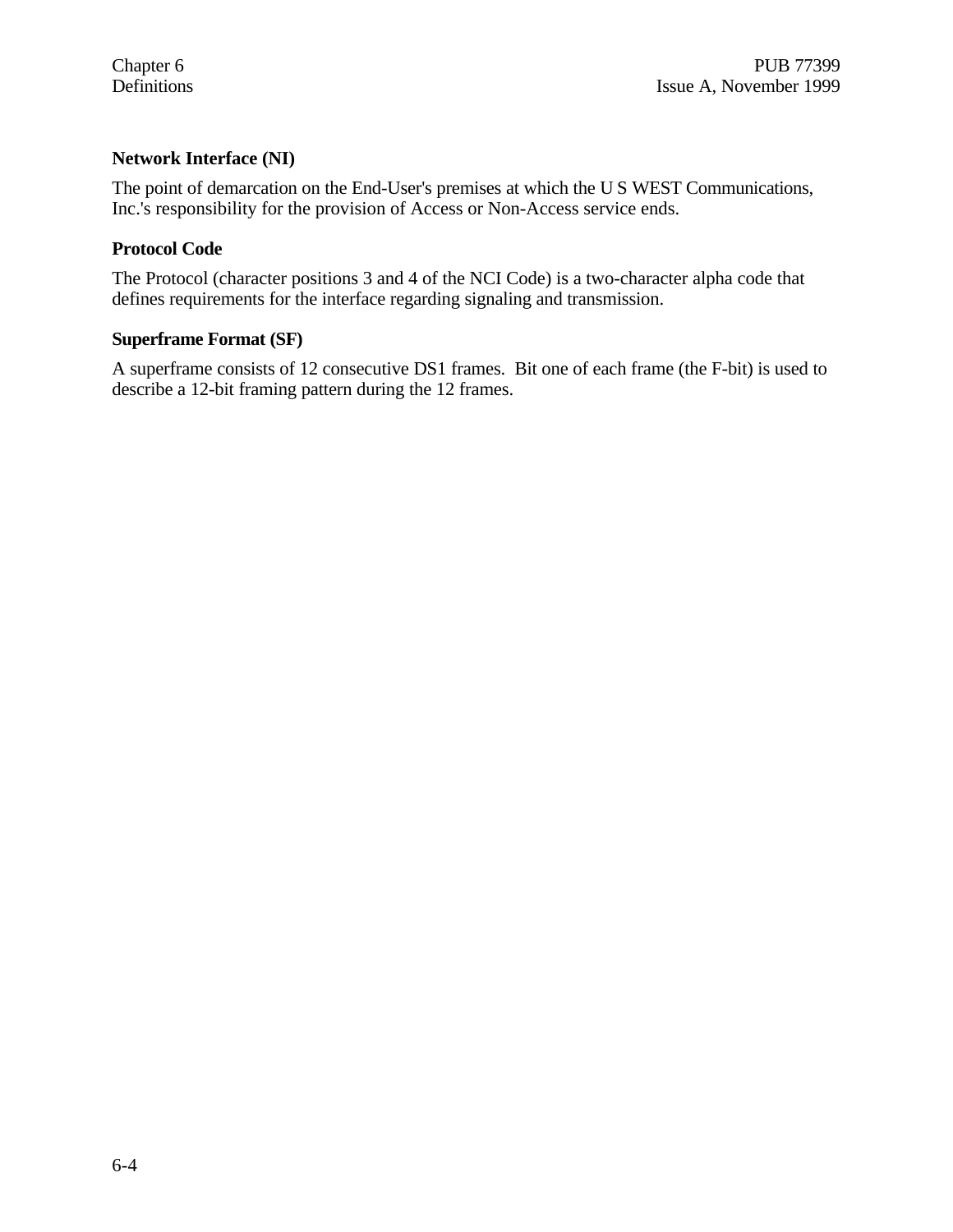# **CONTENTS**

# **Chapter and Section Page**

| 7. |     |  |  |
|----|-----|--|--|
|    | 7.1 |  |  |
|    | 7.2 |  |  |
|    | 7.3 |  |  |
|    |     |  |  |
|    | 7.5 |  |  |
|    | 7.6 |  |  |
|    | 7.7 |  |  |
|    | 7.8 |  |  |
|    |     |  |  |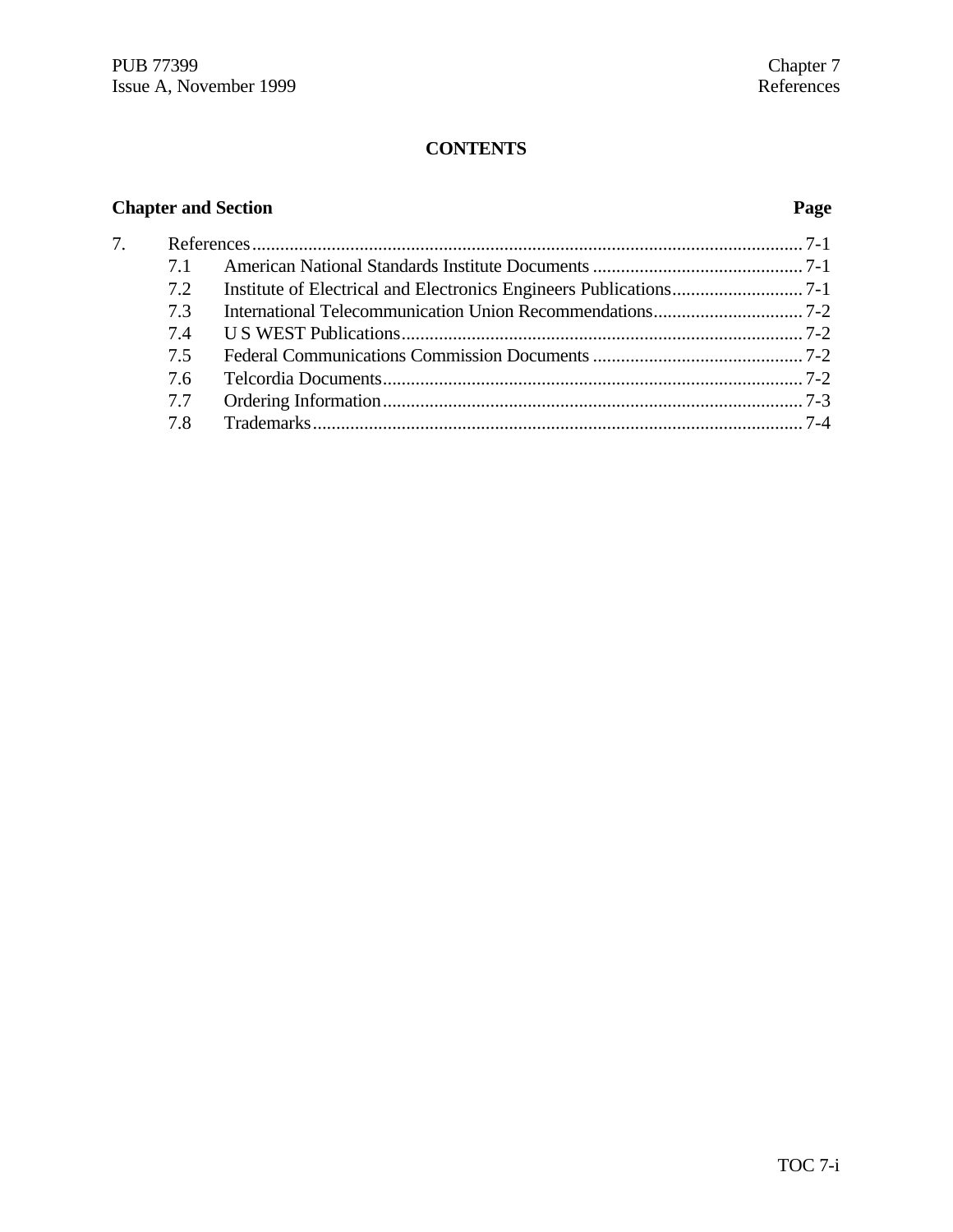# **7. References**

| 7.1              |                             | <b>American National Standards Institute Documents</b>                                                                                                                                                    |
|------------------|-----------------------------|-----------------------------------------------------------------------------------------------------------------------------------------------------------------------------------------------------------|
|                  | ANSI T1.102-1993            | Telecommunications - Digital Hierarchy - Electrical Interfaces                                                                                                                                            |
|                  | ANSI T1.107-1995            | Telecommunications - Digital Hierarchy - Formats Specifications                                                                                                                                           |
|                  | ANSI T1.223-1991            | Telecommunications - Information Interchange-Structure and<br>Representation of Network Channel (NC) and Network Channel Interface<br>(NCI) Codes for the North American Telecommunications System.       |
|                  | ANSI T1.403-1995            | Telecommunications - Carrier to Customer Installation, DS1 Metallic<br>Interface                                                                                                                          |
|                  | ANSI T1.510-1994            | Telecommunications - Network Performance Parameters for<br><b>Dedicated Digital Services -- Specifications</b>                                                                                            |
|                  | ANSI T1.601-1992            | Telecommunications - Integrated Services Digital Network (ISDN) - Basic<br>Access Interface for Use on Metallic Loops for Application on the<br>Network side on the NT (Layer 1 Specification).           |
|                  | ANSI T1.605-1991            | Telecommunications - Integrated Services Digital Network (ISDN) - Basic<br>Access Interface for S and T Reference Points (Layer 1 Specification).                                                         |
| 7.2              |                             | <b>Institute of Electrical and Electronics Engineers Publications</b>                                                                                                                                     |
|                  | IEEE Std 100-1992           | The New IEEE Standard Dictionary of Electrical and Electronics Terms<br>[Including Abstracts of All Current IEEE Standards]. Institute of<br>Electrical and Electronics Engineers, Inc. Copyright © 1993. |
| 7.3              |                             | <b>International Telecommunication Union Recommendations</b>                                                                                                                                              |
| G.701            |                             | Vocabulary of Digital Transmission, Multiplexing and Pulse code<br><b>Modulation (PCM) Terms</b>                                                                                                          |
| I.411            |                             | <b>ISDN User-Network Interfaces -Reference Configurations</b>                                                                                                                                             |
| 7.4              | <b>US WEST Publications</b> |                                                                                                                                                                                                           |
| Guide            | Service Interval            | Updated twice yearly. This is also available through the<br><b>Interconnect Services Center.</b>                                                                                                          |
| <b>PUB 77200</b> |                             | U S WEST DS1 Service and U S WEST DS1 Rate Synchronization<br>Service, Issue E, December 1998                                                                                                             |
|                  |                             |                                                                                                                                                                                                           |

- PUB 77386 *Expanded Interconnection and Collocation for Private Line Transport and Switched Access Services.* Issue B, April 1997.
- PUB 77320 *Private Line Services,* Issue B, October 1989.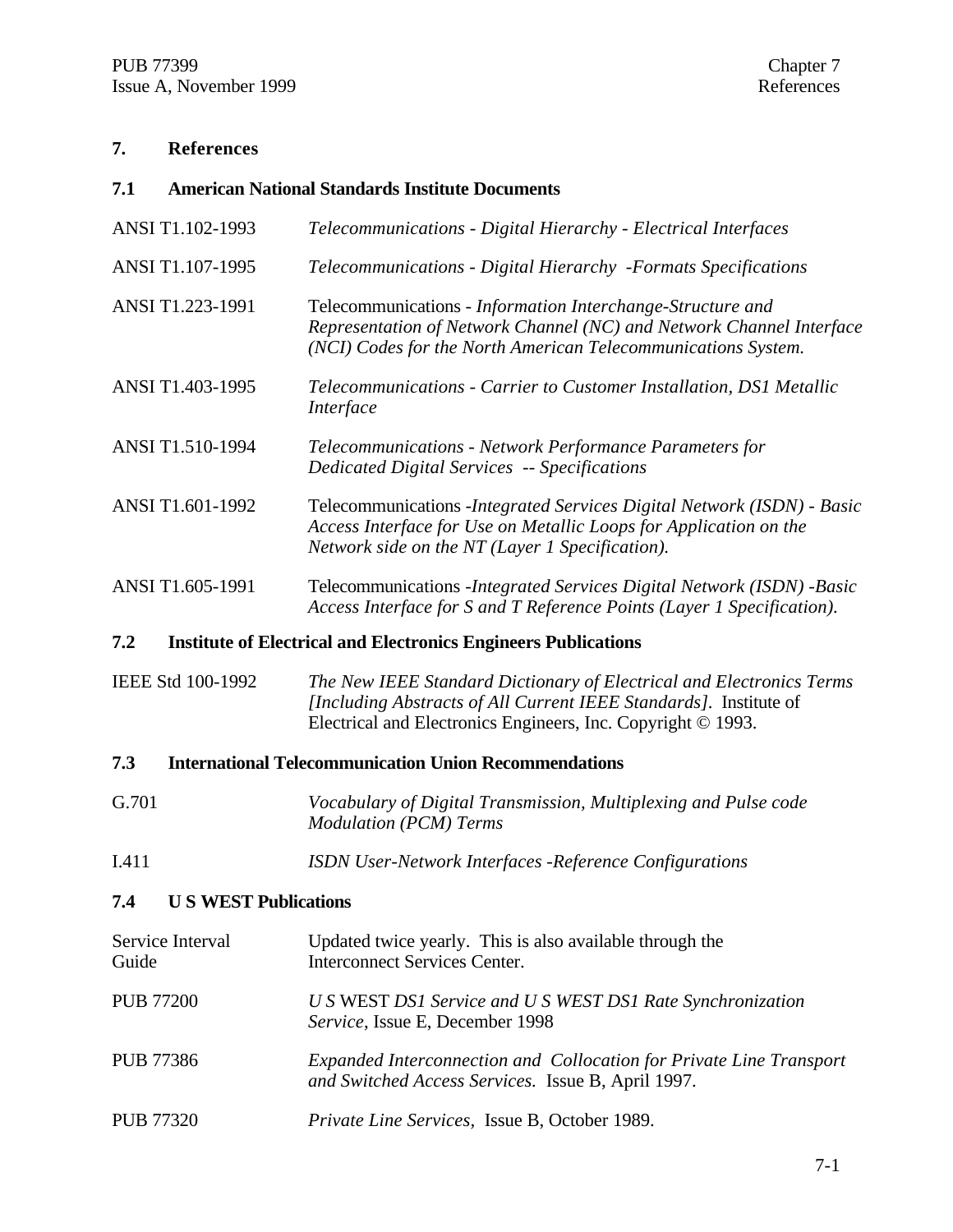PUB 77375 *1.544 Mbit/s Channel Interfaces.* Issue D, October 1995.

# **7.5 Federal Communications Commission Documents**

Code of Federal Regulations 47, Part 68.

# **7.6 Telcordia Documents**

| <b>GR-499-CORE</b>  | Bellcore, Transport Systems Generic Requirements (TSGR): Common<br>Requirements,                                 |
|---------------------|------------------------------------------------------------------------------------------------------------------|
| <b>GR-1089-CORE</b> | Electromagnetic compatibility and Electrical Safety Generic Criteria<br>for Network Telecommunications Equipment |
| SR-STS-000307       | Bellcore, Industry Support Interface (ISI): NC/NCI Code Dictionary,<br>Issue 4, February 1993.                   |
| TR-NWT-000393       | Bellcore, ISDN Basic Access Digital Subscriber Lines.                                                            |
| TR-NWT-000397       | Bellcore, ISDN Basic Access Transport System Requirements.                                                       |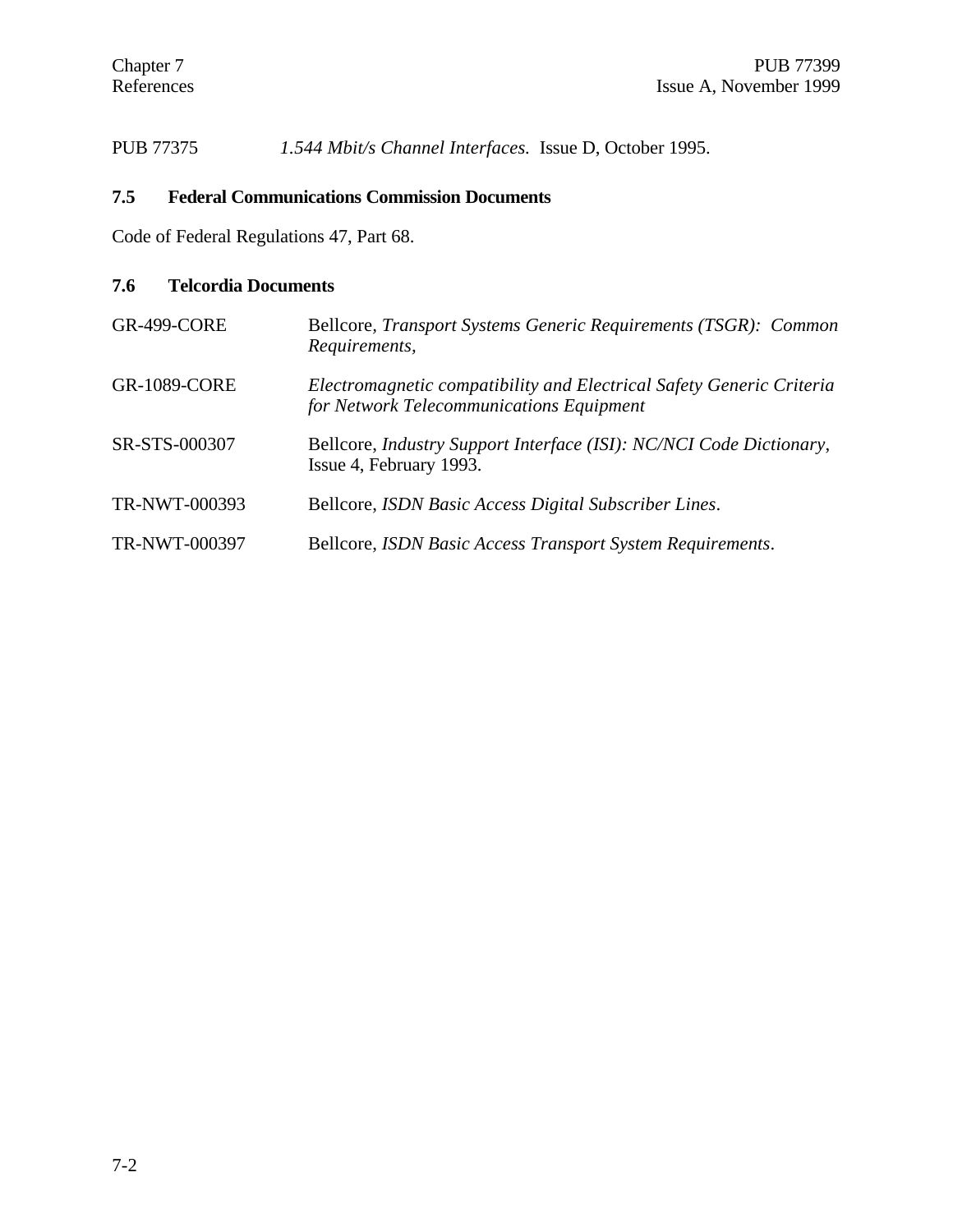#### **7.7 Ordering Information**

All documents are subject to change and their citation in this document reflects the most current information available at the time of printing. Readers are advised to check status and availability of all documents.

Ordering Information for those who are not U S WEST employees:

For American National Standards Institute (ANSI) documents contact:

American National Standards Institute Attn.: Customer Service 11 West 42nd Street New York, NY 10036 Phone: (212) 642-4900 Fax: (212) 302-1286 HTTP URL: http://www.ansi.org/

ANSI has a catalog available that describes their publications.

For Telcordia documents contact:

Telcordia Customer Relations 8 Corporate Place, PYA 3A-184 Piscataway, NJ 08854-4156 Fax: (908) 336-2559 Phone: (800) 521-CORE (2673) (U.S. and Canada) Phone: (908) 699-5800 (Others) HTTP URL: http://www.telcordia.com/

For IEEE documents contact:

Institute of Electrical and Electronics Engineers, Inc. 345 East 47th Street New York, NY 10017-2394 HTTP URL: http://www.ieee.org/

For International Telecommunications Union documents contact:

International Telecommunications Union General Secretariat Place des Nations, CH-1211 Geneva 20, Switzerland HTTP URL: http://www.itu.ch/